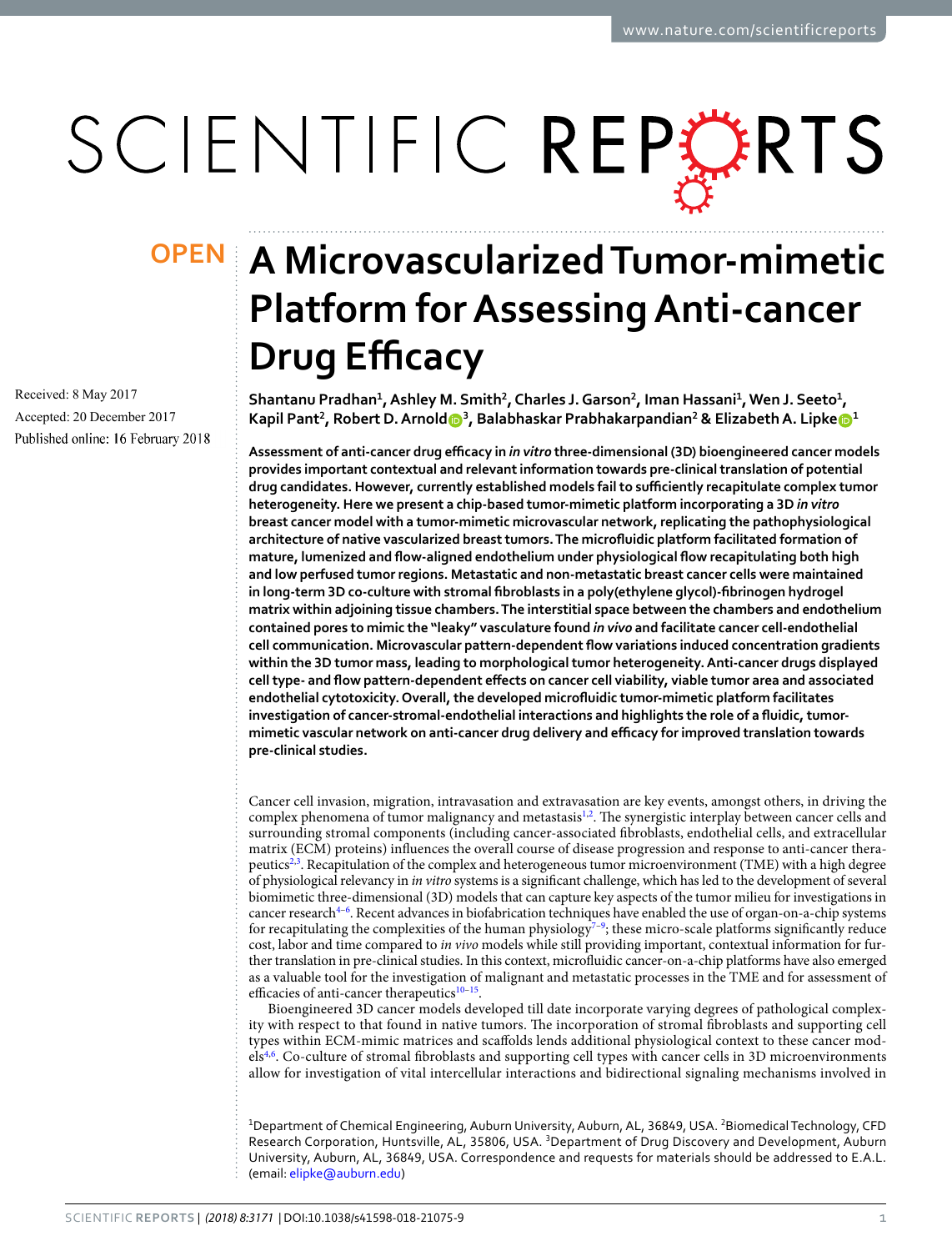tumor progression and malignancy<sup>[4](#page-12-3)[,6](#page-12-4)</sup>. In addition, the presence of specific topographical, physical, mechanical and biochemical cues in the stromal ECM also influence 3D malignant behavior<sup>[16](#page-12-9)[,17](#page-12-10)</sup>. However, the majority of cancer-on-a-chip platforms are highly reductionist and comparatively simplistic in relation to native, vascularized tumors and designed to study specific events of tumor progression (including extravasation, angiogenesis, bidirectional cell-cell signaling) rather than facilitate holistic interrogation of cancer as an 'organ' with its surrounding interactive microenvironment<sup>[15](#page-12-8)[,18](#page-12-11)</sup>. Although it is known that uniform delivery of chemotherapeutics in native tumors is impeded by the disorganized, leaky and abnormal tumor vasculature, microfluidic systems and current in vitro models have yet to exploit and investigate the role of these irregular vascular features in the transport processes. In addition, the impact of on-chip tumor microvascular architecture and flow patterns on the delivery, penetration and uptake of anti-cancer therapeutics into the central tumor tissue is yet to be explored.

The use of biomaterial-based scaffolds and matrices in the development of 3D in vitro cancer models has facilitated the recapitulation of tumor ECM and its mutual crosstalk with cancer cells and supporting stromal cell-types[19](#page-12-12). Some common ECM-mimetic biomaterials include collagen, Matrigel, alginate, silk fibroin and peptide-conjugated poly(ethylene glycol) (PEG)-based hydrogels, amongst others<sup>[20,](#page-12-13)[21](#page-12-14)</sup>. In this study, we explore the use of PEG-fibrinogen (PF), a previously underutilized biomaterial in cancer studies, for investigation of 3D cancer-ECM and cancer-endothelial interactions. PF, obtained by the covalent coupling of poly(ethylene glycol diacrylate) (PEGDA) and fibrinogen, is readily photocrosslinkable in the presence of Eosin Y under visible light to yield biocompatible hydrogels and has been previously used for a number of applications including cardiogenic differen-tiation of human induced pluripotent stem cells (hiPSCs)<sup>[22](#page-12-15)</sup>, chondrogenic differentiation of human bone marrow derived mesenchymal stem cells (hBM-MSCs)<sup>[23](#page-12-16)</sup> and investigation of cellular morphogenesis of human fibroblasts<sup>[24](#page-12-17)</sup>. Hence, incorporation of fibrinogen in the stromal matrix of bioengineered 3D cancer models provides a unique opportunity to explore cancer-ECM interactions, 3D cancer cell behavior and responsiveness to anti-cancer drugs.

In this study, we present a microfluidic tumor-mimetic platform that closely mimics native tumor vascular flow dynamics and enables the investigation of cancer-ECM-endothelial interactions. The microfluidic network facilitated the formation of an intricate, tumor-mimetic, vascular endothelium when maintained under physiological shear flow. Cancer cells and fibroblasts were maintained in long-term co-culture (e.g., 4 weeks) with time-dependent changes in morphological features characteristic of the cancer cell-type. The role of the microvascular network pattern on the vascular shear flow rates and subsequent gradients of macromolecular diffusion experienced by the cancer cells was also investigated. Finally, vascular pattern-dependent anti-cancer drug efficacy of doxorubicin and paclitaxel on the cancer cells and their associated cytotoxicity on endothelial cells were also analyzed. Overall, the developed tumor-mimetic platform incorporates multiple degrees of pathophysiological complexities (3D contextual cancer-fibroblast-ECM crosstalk, vascular flow variations and concentration gradients) and facilitates investigation of cell-cell and cell-matrix interactions, bulk tumor tissue stiffness, long-term studies of cancer invasiveness and malignancy, and systematic analysis of drug efficacy and cytotoxicity on the cancer tissue as a whole 'organ'. With further optimization, the established tumor-mimetic platform can be extended for future investigations of tumorigenic mechanisms and evaluation of delivery and efficacy and safety of other organs for the novel therapeutics.

#### **Results**

**Design and fabrication of tumor-mimetic chips.** The tumor-mimetic chips used in this study were fabricated using polydimethylsiloxane (PDMS)-based photolithographic techniques as described in previous studies<sup>[25,](#page-12-18)[26](#page-12-19)</sup> and detailed in the Methods section. Two specific microvascular designs obtained from mouse vasculature were used as templates for tumor-mimetic chip fabrication; the two resulting chips will henceforth be referred to as the "high perfusion chip" (HPC) and the "low perfusion chip" (LPC). This designation is based on the comparative degree of fluidic exchange between the microvascular channels and the central tumor chamber with the HPC and LPC tumor-mimetic chip designs representing well-perfused and poorly-perfused native tumors, respectively. Each chip consists of a bottom PDMS layer bonded to a glass slide and a top PDMS layer bonded to the bottom PDMS layer (Fig. [1B](#page-2-0)). Vascular inlet and outlet ports (diameter  $= 1.5$  mm) (on the bottom PDMS layer) facilitate the flow of media reagents and seeding of endothelial cells in the microfluidic network. The central tumor port is located on the top PDMS layer and is directly connected to the primary tumor chamber via a vertical channel of diameter 0.75 mm. The vascular channels (height =  $100 \mu m$ , width =  $100 \mu m$ ) are separated from the primary and secondary tumor chambers (height =  $100 \mu m$ ) via an interstitial gap (referred to as "vascular gap") of width  $100 \mu$ m. The tumor chambers have pillars  $25 \mu$ m diameter separated by  $50 \mu$ m to allow additional support for tumors growing in 3D architectures. This vascular gap is fitted with PDMS pillars of diameter 20  $\mu$ m and pillar-to-pillar spacing of  $20 \mu m$  to (a) facilitate fluidic exchange of media components and reagents from the vascular channels to the tumor chambers, and (b) facilitate cancer-endothelial cell interactions. The tumor chambers of the HPC chip can culture larger tumors (~1.5 mm<sup>3</sup>) while the tumor chambers of the LPC can culture smaller tumors  $({\sim}0.5 \,\mathrm{mm}^3)$  (Fig. [1C\)](#page-2-0).

**Establishment of tumor-mimetic microvasculature.** In order to recapitulate the vascular structure and dynamics of native tumor tissue, a mature, lumenized microvascular network comprised of human breast tumor-associated endothelial cells (hBTECs) was first established within the tumor-mimetic chips. hBTECS were seeded within fibronectin-coated microfluidic channels and allowed to attach overnight. hBTECs maintained under continuous vascular flow for 2 days demonstrated complete lumenization and channel wall coverage throughout the microvascular network indicative of uniform cell attachment, cell spreading and proliferation (Fig. [2I,J](#page-3-0), see Supplementary Movie S1). Immunostaining and fluorescence imaging of endothelialized channels revealed a high degree of positive expression for vascular markers CD31 and α-smooth muscle actin (αSMA) (Fig. [2A–D\)](#page-3-0) in various sections of the microvascular network (including linear sections, bifurcations, X-junctions, loops and bends), indicative of a confluent endothelium and endothelial barrier function<sup>[27](#page-12-20)-29</sup>. CD31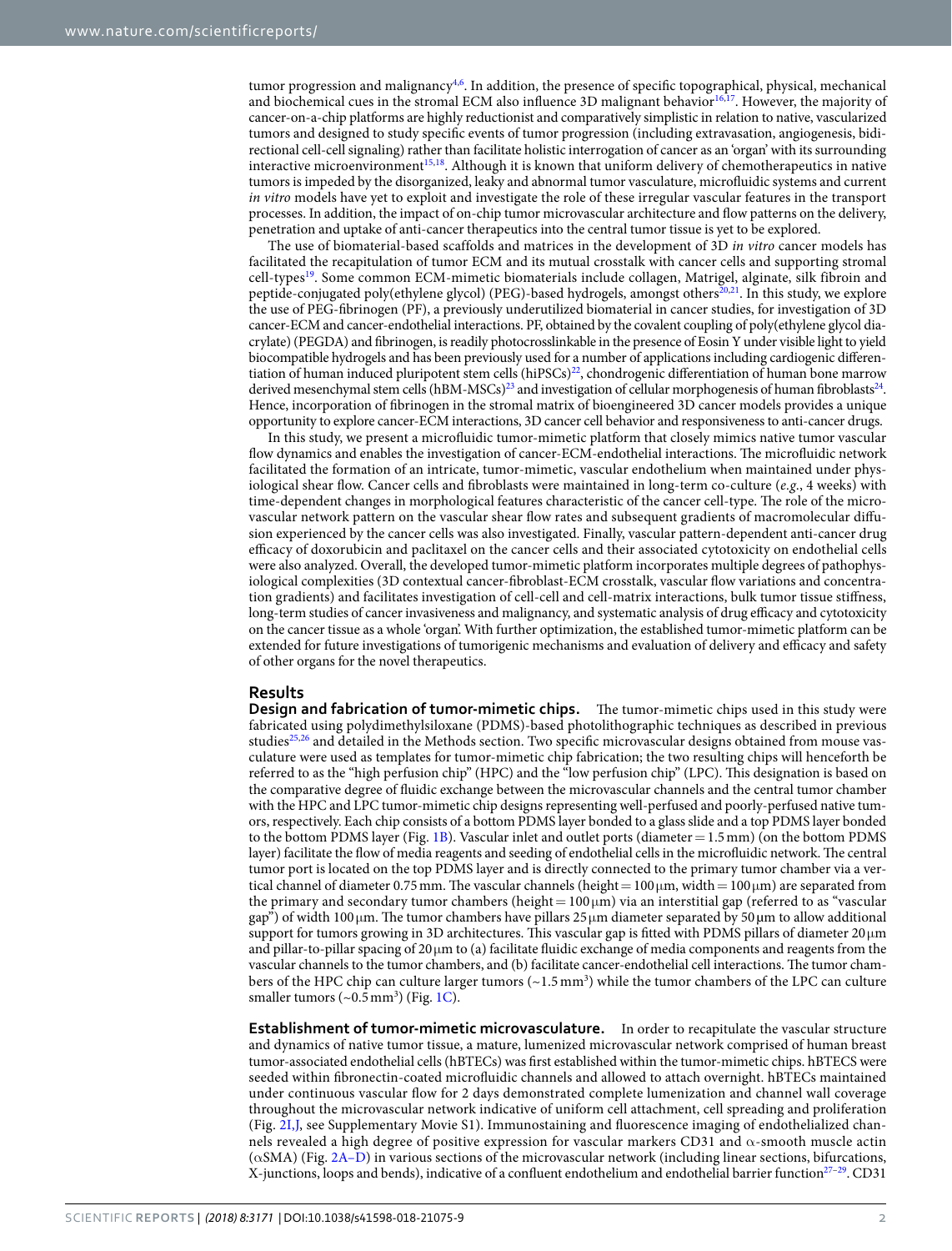

<span id="page-2-0"></span>**Figure 1.** Tumor-mimetic chip design and experimental workflow. (**A**) Experimental timeline of tumormimetic chip fabrication, vascular network formation, 3D cancer-fibroblast encapsulation and long-term coculture and drug testing. (**B**) Photograph of the tumor-mimetic chip perfused with Eosin Y (Scale bar = 1 cm). (**C**) Schematic representation of the vascular network, primary and secondary tumor chambers of two different designs used in the study (Scale bar  $=$  5 mm).

was prominently expressed at interendothelial cell adhesion junctions indicative of well-established cellular interconnections, which is characteristic of endothelial cells maintained under physiological shear flow. Cells stained for CD31 and actin filaments also displayed consistent, spread morphology throughout the network (Fig. [2E–H](#page-3-0)). Quantification of cellular alignment (cellular orientation relative to flow direction) revealed that the vast majority of hBTECs ( $\sim$ 83%) aligned to within  $\pm 30^{\circ}$  of the direction of flow; this finding was consistent across various sections of the microvasculature, indicating the prominent influence of flow in directing endothelial cell orientation (Fig. [2K,](#page-3-0) see Supplementary Fig. S1). A small fraction of cells located in junction regions experienced flow from multiple directions and hence did not show preferential alignment in a single direction. Further quantification of endothelial cell morphology was conducted from the fluorescence images in multiple sections of the vascular network with results presented in Table [1.](#page-3-1) Overall, the microfluidic chips facilitated the formation of an intricate network of mature, lumenized tumor-mimetic vasculature, which presents a significant advancement over current microfluidic systems having simplistic and idealized flow patterns.

**Establishment of PF hydrogel-based 3D cancer-fibroblast co-culture within tumor-mimetic chips.** 

Following the formation of lumenized microvasculature within the tumor-mimetic chips, the central tumor mass, comprised of cancer cells, fibroblasts and ECM-mimetic PF hydrogel matrix, was established for long-term 3D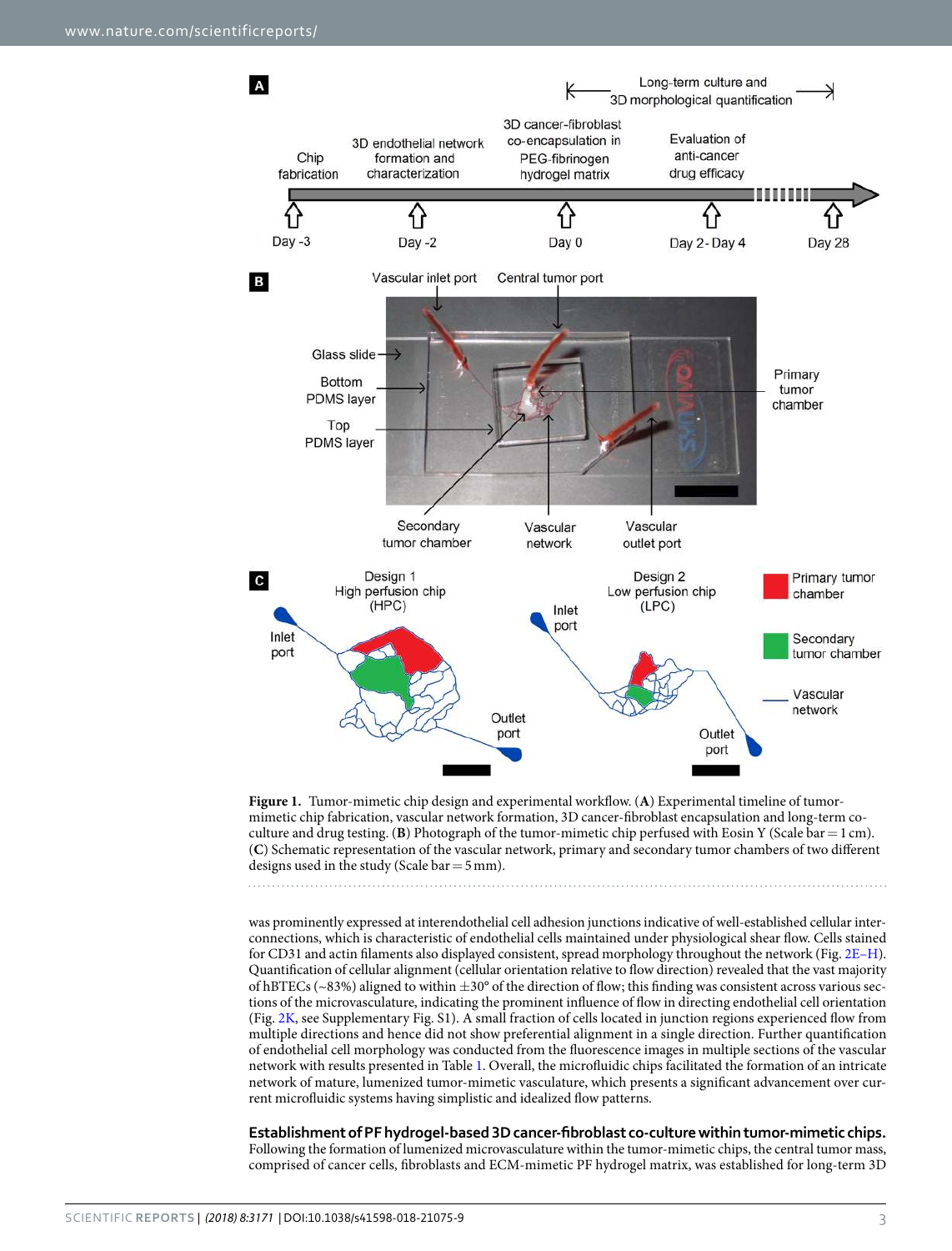

<span id="page-3-0"></span>**Figure 2.** Formation and characterization of microvascular network. (**A**–**H**) Lumenized vasculature developed by human breast tumor-associated endothelial cells (hBTECs) maintained under flow in various sections of the microfluidic channels; cells displayed an elongated morphology with a high degree of vascular maturity and cell-cell contact. (**A**–**D**) (CD31, green; αSMA, red; nuclei, blue) and (**E**–**H**) hBTECs (CD31, green; F-actin, red; nuclei, blue) (**I**–**J**) 3D projected views of vascular channels exhibited complete cellular coverage of the channels (white lines indicate edges of microchannel). Scale  $bar = 100 \mu m$ . Vascular flow is oriented from left to right and from top to bottom in the images. (**K**) Circular histogram of hBTEC orientation when maintained under continuous flow. A high degree of cellular alignment with respect to flow direction was observed in the channels  $(n = 444$  cells from over 10 separate locations on each of three independent chips).

<span id="page-3-1"></span>

| Morphological parameter               | hBTECs in tumor-mimetic chips |
|---------------------------------------|-------------------------------|
| Cell surface area $(\mu m^2)$         | $2220 \pm 790$                |
| Geometric diameter $(\mu m)$          | $53 + 10$                     |
| Cellular circularity                  | $0.6 + 0.1$                   |
| Cellular aspect ratio                 | $2.5 + 0.8$                   |
| Cell density (cells/mm <sup>2</sup> ) | $285 + 24$                    |
| Elongation length $(\mu m)$           | $92 + 21$                     |

**Table 1.** Quantification of endothelial cell morphology. Morphometric characteristics of human breast tumor associated endothelial cells (hBTECs) seeded within tumor-mimetic chips and maintained under physiological flow for 48 hours. Cellular characteristics were measured from fluorescence images presented in Fig. [2](#page-3-0). Data presented as mean  $\pm$  standard deviation (n = 444 cells from three independent chips).

co-culture within the tumor-mimetic chips. Either non-metastatic MCF7 or metastatic MDA-MB-231 breast cancer cells (cell seeding density:  $50 \times 10^6$  cells/ml) were resuspended with immortalized human foreskin BJ-5ta fibroblasts (cell seeding density:  $10 \times 10^6$  cells/ml) (cancer cell:fibroblast ratio = 5:1) within PF hydrogel precursor and seeded within the primary tumor chamber of vascularized chips (volume  $= 4-5 \mu$ ). This cell-laden hydrogel precursor was then photocrosslinked under visible light to obtain a cell-encapsulated hydrogel matrix, representative of a central tumor-stromal-ECM mass surrounded by tumor-mimetic microvasculature. Both MCF7 and MDA-MB-231 cells were distributed uniformly throughout the central tumor chamber on day 0 (Fig. [3A,D](#page-4-0)). MCF7 cells gradually formed distinct local colonies with tight cellular packing, over 28 days in culture, reminiscent of their epithelial phenotype (Fig. [3B\)](#page-4-0). MDA-MB-231 cells assumed elongated and invasive morphologies as is characteristic of their native metastatic nature (Fig. [3E](#page-4-0)). Live/Dead staining of the cultured cells revealed high cell viability ( $>90\%$ ) for both cancer cell types within the tumor-mimetic chips at the end of 28 days (Fig. [3C,F,G\)](#page-4-0).

Quantification of cellular morphological features was conducted from phase contrast images every 7 days post-encapsulation of cancer cells. For MCF7 cells (co-encapsulated with fibroblasts), there was an increase in colony area ( $\sim$ 1,900 $\mu$ m<sup>2</sup> on day 0 vs.  $\sim$ 4,200 $\mu$ m<sup>2</sup> on day 28), an increase in colony diameter ( $\sim$ 50 $\mu$ m on day 0 vs. ~80  $\mu$ m on day 28), and a decrease in colony circularity (~0.7 on day 0 vs. ~0.6 on day 28), but no significant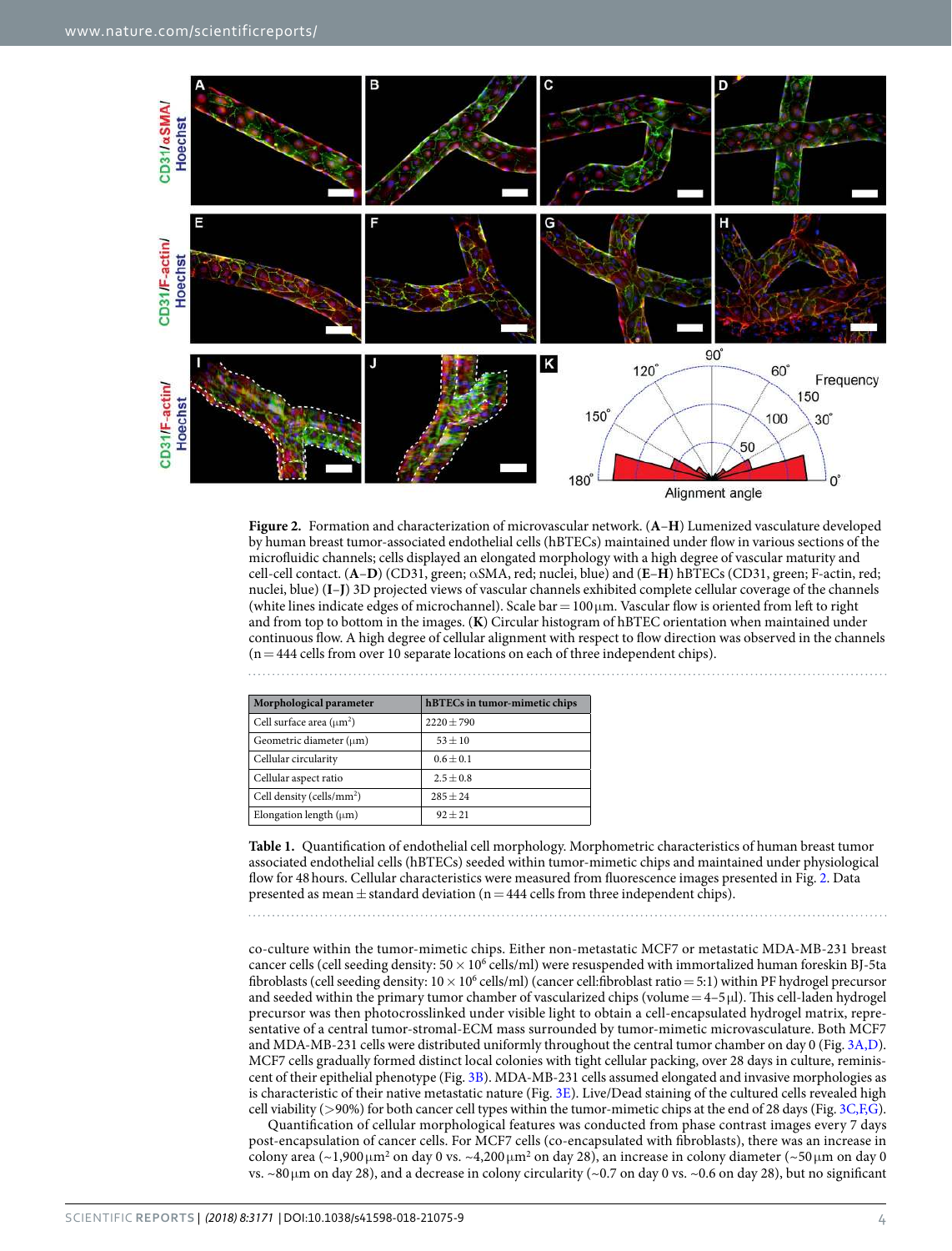

<span id="page-4-0"></span>**Figure 3.** Cancer-fibroblast long-term 3D co-culture and morphological quantification. (**A**,**B**) MCF7 breast cancer cells and BJ-5ta fibroblasts co-encapsulated in PEG-fibrinogen hydrogel matrix within tumor-mimetic chips and maintained in culture for 28 days. (**C**) Live/Dead staining of cells (calcein AM, green; ethidium homodimer, red) demonstrates cell viability within chips (Red arrowheads indicate MCF7 colonies). (**D,E**) MDA-MB-231 breast cancer cells and BJ-5ta fibroblasts maintained in 3D culture within chips and (**F**) Stained for viability in a similar manner as MCF7 cells (yellow arrowheads indicate PDMS pillars of height 100 µm that support the 3D tumor chamber; Scale bar  $= 50 \,\mu\text{m}$ ). (**G**) Quantification of viability within chips on day 28 of culture revealed high long-term cell viability both cancer cell types (n = 6 representative images from 3 independent chips per condition, error bars represent standard deviation). (**H**–**K**) Quantification of MCF7 colony morphology indicated increasing colony size and colony spreading over 28 days. (**L–O**) Quantification of MDA-MB-231 cell morphology exhibited increased cell spreading and elongation over 28 days. Red points denote individual MCF7 colonies/MDA-MB-231 cells and blue diamonds represent mean of respective groups. Rectangular boxes represent upper quartile, median and lower quartile of respective group. Groups having different letters have significantly different means ( $p < 0.05$ ); n = minimum 15 MCF7 colonies and minimum 50 MDA-MB-231 cells from 3 independent chips per time point.

change in colony aspect ratio ( $\sim$ 1.5–2.0) over time (Fig. [3H–K\)](#page-4-0). Increased colony area and diameter are indicative of cell spreading and growth, while decreased colony circularity and increased aspect ratio are indicative of progression of MCF7 cells toward a more invasive morphology. These changes in MCF7 colony morphology can be partly attributed to the presence of BJ-5ta fibroblasts in the PF hydrogel matrix. BJ-5ta fibroblasts were observed to assume elongated morphologies within the hydrogel matrix, reminiscent of their mesenchymal phenotype. MCF7 cells localized in the vicinity of fibroblasts were observed to preferentially extend along the fibroblast orientation and form elongated colonies with increasing colony density, thereby leading to decreased colony circularity over time (Fig. [3B,](#page-4-0) see Supplementary Fig. S2). In the case of MDA-MB-231 cells (co-encapsulated with fibroblasts), increased cellular area (~600 µm<sup>2</sup> on day 0 vs. ~1500 µm<sup>2</sup> on day 28), increased cellular diameter (~30 µm on day 0 vs.  $\sim$ 45  $\mu$ m on day 28), decreased cellular circularity ( $\sim$ 0.3 on day 0 vs.  $\sim$ 0.2 on day 28) and increased cellular aspect ratios ( $\sim$ 4.0 on day 0 vs.  $\sim$ 10.0 on day 28) over 28 days in culture were observed (Fig. [3L–O](#page-4-0)). In addition, cellular elongation length increased over time ( $\sim 60 \,\mu$ m on day 0 to  $\sim 150 \,\mu$ m on day 28) (see Supplementary Fig. S3). These changes in MDA-MB-231 cells are indicative of cellular spreading and progression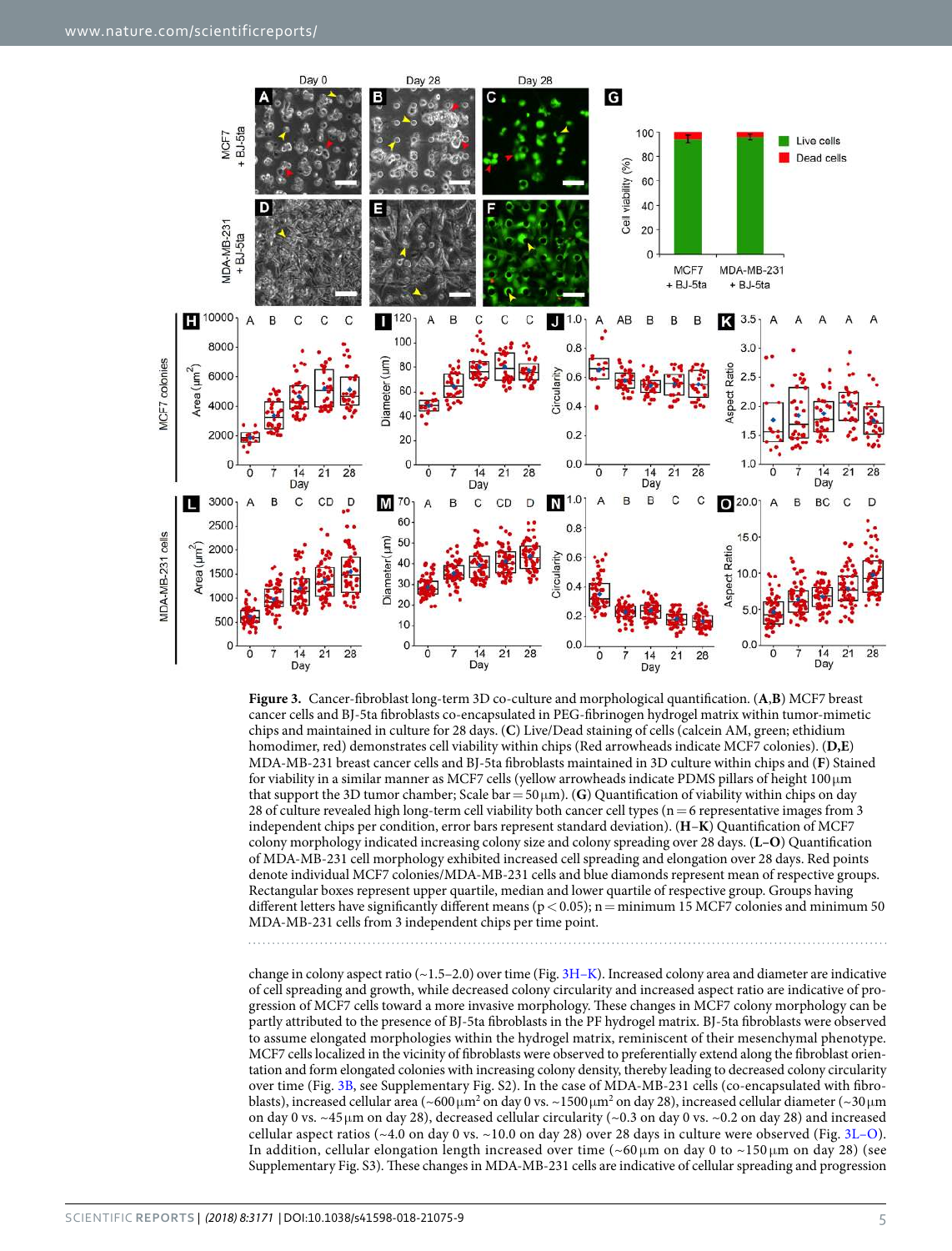towards a more invasive morphology. Overall, the tumor-mimetic chips facilitated the long-term investigation of the morphological progression of two distinct breast cancer cell types in co-culture with fibroblasts and encapsulated within an ECM-mimic PEG-fibrinogen hydrogel matrix.

Cell growth and morphology within the tumor-mimetic chips is dependent in part on the degree of media perfusion from the vascular channels as well as oxygen permeability through the PDMS layers of the chips. The PDMS layers supporting the microvascular networks and tumor chamber are permeable to oxygen and hence allow diffusion of oxygen from the ambient atmosphere to the interior regions, in a thickness dependent man-ner<sup>[30,](#page-12-22)[31](#page-12-23)</sup>. Considering the uniform thickness of the top PDMS layer across the entire area of the central tumor chamber (and hence uniform oxygen permeability), variations in cell viability and growth can be primarily attributed to differences in media perfusion resulting from microvascular design variations and local shear rate differences. Specifically, in the above quantification, the distance of the MCF7 colonies from the surrounding vasculature was within a range of approximately 500–600 µm. Cells seeded beyond this region did not form distinct colonies and remained as single, rounded cells throughout the culture period, possibly in a quiescent state; the observed spatial differences are similar to tumor heterogeneity observed in vivo. Similar trends were also observed for MDA-MB-231 cells, with those within 500–600 µm of the vasculature having an elongated morphology and those beyond this distance appearing quiescent. No difference in viability of cell colonies was observed within 500–600  $\mu$ m distance from the adjoining vasculature. Cell viability beyond this distance could not be quantified due to the inability of the Live/Dead dye to perfuse to the innermost regions of the tumor chamber and fluorescence signal being compromised by the presence of the central tubing and optical distortion near the port.

#### **Microfluidic pattern-dependent variation in vascular perfusion and morphological heteroge-**

**neity.** Native tumors are often associated with abnormal vasculature in the surrounding microenvironment that is distinctly different in structure, integrity and morphology compared to healthy tissue vasculature. The tumor-associated vasculature is characterized by high tortuosity, leakiness, increased vessel permeability, presence of closed loops, sharp bends and even bidirectional, reversible flow in certain capillary channels<sup>[32,](#page-12-24)[33](#page-12-25)</sup>. These irregular microfluidic features and flow patterns combined with the high metabolic demand of the central tumor mass often creates zonal differences in perfusion of nutrients and cellular metabolites within various sections of the tumor mass. The relative degree of perfusion and mass transfer limitations within the central tumor mass often leads to the formation a central necrotic core surrounded by viable, proliferative cells in the peripheral zones adjoining the tumor vasculature<sup>[34](#page-13-0)</sup>. Recapitulation of the cellular heterogeneity in 3D in vitro tumor models is essential in captur-ing the physiological complexities of native tumors<sup>[21](#page-12-14)</sup> and lends valuable information regarding tumor heterogene-ity, cancer stem cell-like behavior, tumor hypoxia and efficacies of anti-cancer therapeutic strategies<sup>[35](#page-13-1)</sup>.

In this context, tumor-mimetic chips comprised of complex, intricate microvascular patterns that closely mimic native tumor vascular morphology were used to recapitulate zonal heterogeneity in perfusion and cancer cell morphology within the primary tumor chamber. Initially, the shear rates associated with the microvascular flow pattern within the tumor-mimetic chips were determined using computational fluid dynamic software and prominent differences between the two selected designs were observed. The high perfusion chip (HPC) provided higher shear rates (40–50 s<sup>−</sup><sup>1</sup> ) in various sections of the microfluidic network compared to that in the low per-fusion chip (LPC) (10-20 s<sup>-1</sup>) (Fig. [4A,B](#page-6-0)). In order to assess the role of the microvascular architecture and shear variation on the perfusion phenomena within the tumor-mimetic chips, TRITC-dextran was used as a fluorescent diffusional marker to temporally visualize diffusion and quantify concentration gradients at different locations within the primary tumor chamber pre-seeded with cancer cells and fibroblasts in the PF hydrogel matrix. Zonal differences in perfusion were observed for both the HPC and LPC design. In the HPC design, a higher degree of TRITC-dextran perfusion was observed compared to that in the LPC design (Fig. [4C,D](#page-6-0)). The HPC design had a larger area of well-perfused regions (represented by red, orange and yellow) in the heat map as compared to the LPC design. This observation could be attributed in part to the higher shear flowrates in the adjoining vascular channels, and correspondingly higher volumetric flow rates, in the HPC design as compared to those in the LPC design, as well as the intrinsic mass transfer resistance presented by the encapsulated cells and supporting PF hydrogel matrix in the primary tumor chamber. Interestingly, in the HPC design, the well-perfused regions were located closer to the vascular channel inlet port of the chip. Analysis of the perfusion profile in the HPC design revealed that in multiple regions of the primary tumor chamber relatively high concentrations were maintained with increasing distance from vascular channel as compared to the LPC design (Fig. [4E–H](#page-6-0)). In certain regions of the HPC design, the relative fluorescent intensity was found to be higher in the tumor chamber than in the adjoining vascular channel, indicating the accumulation or entrapment of fluorescent TRITC-dextran within the PF hydrogel matrix and possible cellular uptake by encapsulated cancer cells and fibroblasts. In contrast, the LPC design featured multiple zones with sharp drops in tumor chamber concentration as compared to the adjacent vascular channel possibly due to effects of lower shear rates and correspondingly lower volumetric flow rates in the adjacent vascular channels.

Due to the zonal variations in perfusion and presence of concentration gradients of vascular media components, morphological differences in encapsulated cancer cells were also visualized within the primary tumor chamber of the tumor-mimetic chips (see Supplementary Fig. S4). In the high perfusion regions, MCF7 cells were able to form local colonies characteristic of their 3D phenotype (Supplementary Fig. S4B,C) while MDA-MB-231 cells formed took on elongated morphologies indicative of cell spreading (Supplementary Fig. S4D,E). However, in the low perfusion regions, both cell types appeared rounded, relatively dark and unhealthy, possibly indicative of a dormant, quiescent state due to lack of sufficient nutrient availability (Supplementary Fig. S4F–I). Fibroblasts present in the high perfusion regions had elongated morphologies but those present in the low perfusion regions appeared rounded and dormant. These cellular morphologies are consistent with that observed in native tumors where richly supplied regions contain viable, proliferative cells while poorly supplied regions experience necrotic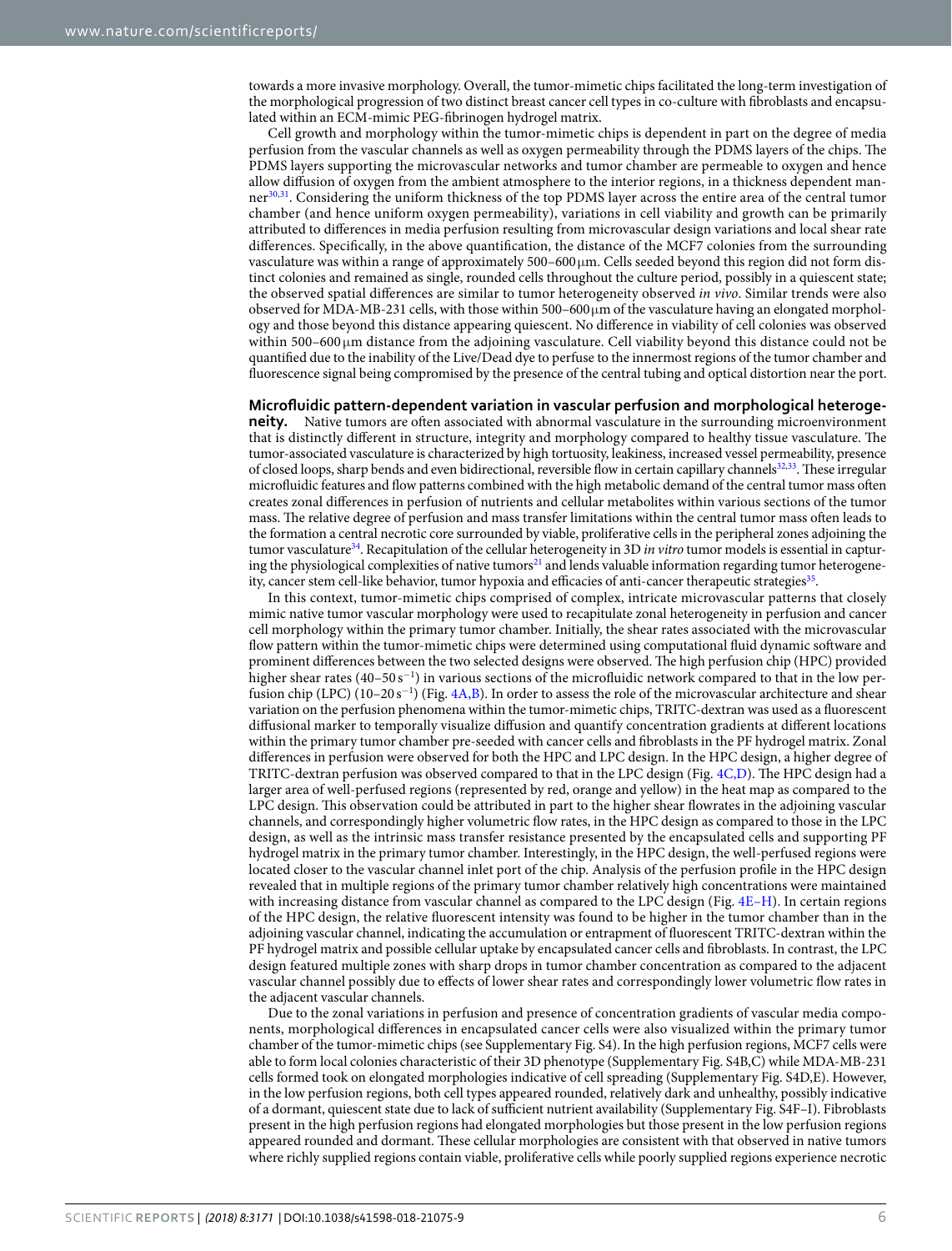

<span id="page-6-0"></span>**Figure 4.** Variations in flow pattern and perfusion profiles within tumor-mimetic chips. Shear rate maps of (**A**) High perfusion chip (HPC) and (**B**) Low perfusion chip (LPC) obtained by computational fluid dynamics modeling reveal differences in local shear rates in various channels of the microfluidic network, specifically around the primary tumor chamber (grey region). Perfusion heat map of the primary tumor chamber of (**C**) HPC and (D) LPC revealed spatial differences in concentration of fluorescent TRITC-dextran perfused from the adjoining vascular channels into the tumor chamber (CTP indicates central tumor port). (**E,F**) Schematic representation of quantified perfusion profiles in HPC and LPC in different regions of the primary tumor chamber. Arrows indicate direction of vascular perfusion and profile measurement. Red and orange arrows represent relatively higher perfusion regions, green arrows represent intermediate perfusion regions and blue and purple arrows represent low perfusion regions. (**G,H**) Relative fluorescence intensity profiles in various regions of HPC and LPC corresponding to colored arrows in (**E**) and (**F**) Revealed prominent differences in perfusion capability in the various regions of the chips. Intensity values above 1.0 indicate relative accumulation or entrapment of fluorescent dye within the primary tumor chamber.

cell death. Overall, the tumor-mimetic chips facilitated the recapitulation of the locational variations in vascular perfusion, concentration gradients and cellular characteristics that are characteristic of native tumors, thereby potentially providing the platform for future investigations in tumor heterogeneity.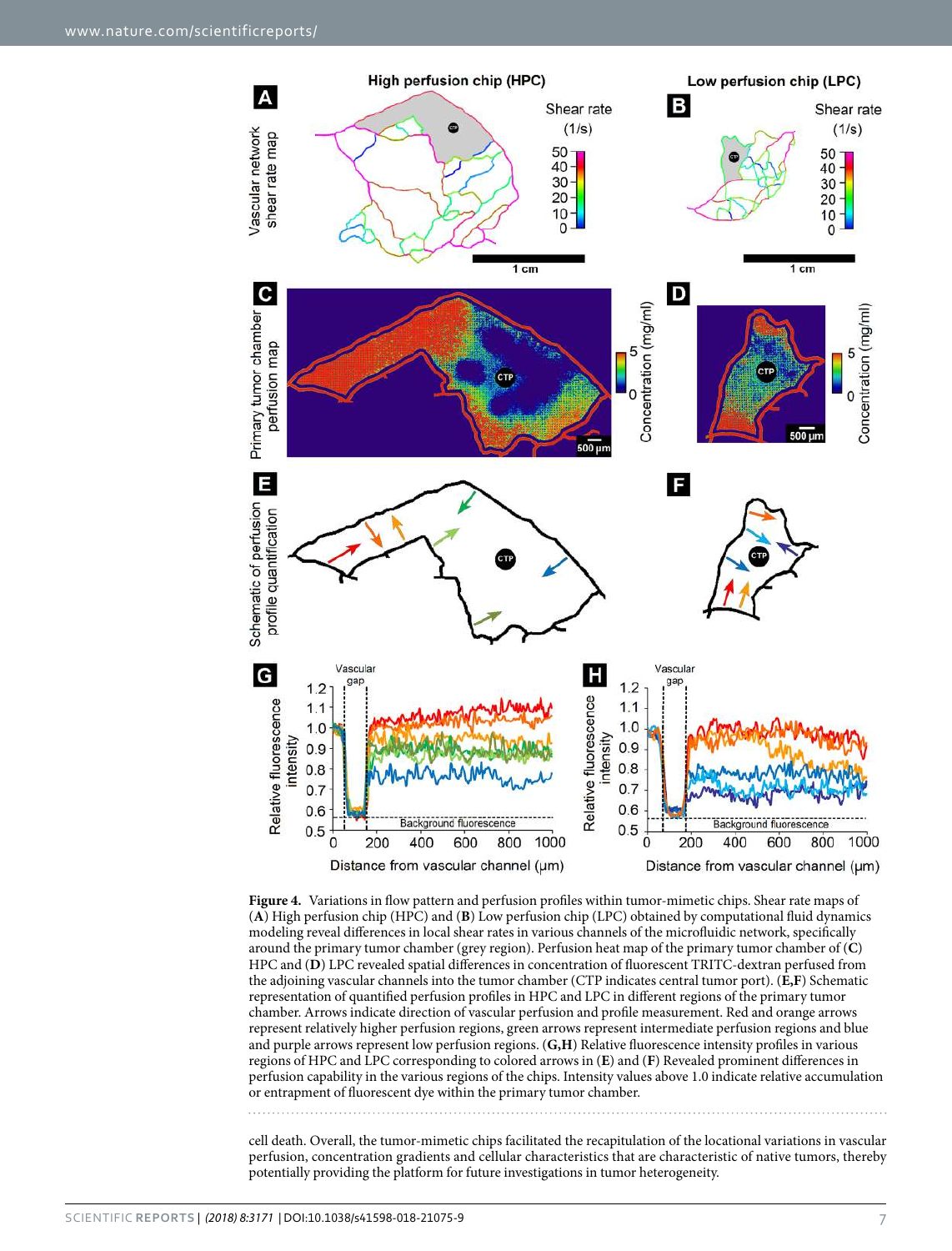**Assessment of anti-cancer drug efficacy and endothelial cytotoxicity.** The ability of anti-cancer therapeutics to be transported from the site of delivery and reach the targeted tumor site is an important aspect of consideration in drug delivery systems. Prior to triggering their cytotoxic activity, delivered anti-cancer therapeutics need to overcome specific rate-controlling steps including the ability to perfuse through the complex, tortuous vasculature and reach the target tumor site, traverse the transendothelial barrier, interact extracellularly with the tumor parenchyma or be intracellularized by cancer cells<sup>[36](#page-13-2)</sup>. Incorporation of these multiple transport steps in *in vitro* microfluidic cancer models is critical in assessing and optimizing the efficiency of delivery and therapeutic action of anti-cancer agents.

In order to investigate the effect of some of the rate-controlling factors on the delivery and efficacy of anti-cancer drugs, doxorubicin and paclitaxel were perfused through the vascularized tumor-mimetic chips containing the bioengineered breast tumor tissue. Initially, the tumor-mimetic chips were seeded with hBTECs and maintained under physiological flow  $(0.1 \mu L/min)$  for complete lumenization and the establishment of the tumor-mimetic vasculature. Next, MCF7 or MDA-MB-231 cells (cell density:  $50 \times 10^6$  cells/ml) were co-encapsulated with BJ-5ta fibroblasts (cell density:  $10 \times 10^6$  cells/ml) (cancer cell:fibroblast ratio = 5:1) within the ECM-mimic PF hydrogel matrix and cultured for 2 days prior to drug treatment. Doxorubicin or paclitaxel ( $10 \mu$ M) were perfused through the vascular inlet port and the resulting effect on cell viability in the tumor-mimetic chips was assessed 48 hours post-drug treatment. In general, doxorubicin appeared to have a greater cytotoxic effect on the cancer cells compared to paclitaxel in terms of viable cell density (Fig. [5A,B](#page-8-0), see Supplementary Fig. S5A–F). In the HPC design, viable cell density was significantly reduced by both drug treatments for both cell lines, possibly due to higher penetration of drugs into the respective central tumor chambers of the tumor-mimetic chips. However, in the LPC design, only doxorubicin had an appreciable effect in reducing of MDA-MB-231 cell density. In addition, the density of MDA-MB-231 cells was significantly lowered in the HPC design compared to the LPC design following doxorubicin treatment. In terms of the viable tumor area (area occupied by the viable cancer cells, analogous to in vivo tumor shrinkage), significant reduction compared to the control was observed across all tested conditions (Fig. [5C,D](#page-8-0)). Specifically, viable tumor area of MCF7 cells (doxorubicin and paclitaxel) and MDA-MB-231 cells (doxorubicin only) was significantly reduced in the HPC design compared to the LPC design, possibly due to potentially higher penetration of drug in the primary tumor chamber and the mechanism of drug action (see Supplementary Fig. S6).

Further assessment of the associated cytotoxic effects on hBTECs revealed significantly lower viability and density of endothelial cells following doxorubicin treatment as compared to paclitaxel treatment in both the HPC and LPC chip designs (Fig. [5E](#page-8-0), see Supplementary Fig. S5G–I). The toxicity of doxorubicin is well-known and it causes endothelial cell death via apoptosis<sup>[37,](#page-13-3)[38](#page-13-4)</sup>. Specifically, whereas doxorubicin's anti-cancer activity is associated with DNA binding and through acting as a topoisomerase-2β antagonist, damage to endothelial cells and cardiomyocytes is believed to be related to the formation of reactive oxygen species and oxidation of cellular membranes, including that of the mitochondria. Hence, the tumor-mimetic platform facilitates not only the perfusion-dependent quantification of drug action on cancer cells, but also the assessment of side effects on associated endothelial cells. Taken together, these results provide a relative perspective on the interdependent role of multiple tumor microenvironmental factors in determining the efficacy of anti-cancer drugs.

Parallel drug studies were conducted in well plates with static 3D cultures of cancer cells co-encapsulated with BJ-5ta fibroblasts within PF hydrogels, but in the absence of endothelial cells or dynamic flow conditions, which are not available in static assays and are one of the primary motivations for the present study. Interestingly, both doxorubicin and paclitaxel had a much greater cytotoxic effect on MCF7 and MDA-MB-231 cells in these static 3D culture conditions compared to that under the flow conditions in the tumor-mimetic chips (Fig. [5F,](#page-8-0) see Supplementary Fig. S7). These differences in drug response highlight the importance of incorporating a fluidic, tumor-associated vascular network surrounding the central tumor tissue on the delivery and efficacy of the anti-cancer drugs.

#### **Discussion**

In recent studies, various tumor-on-a-chip systems have been developed with multiple configurations in order to investigate specific cancer-associated phenomena including tumor-endothelial interactions<sup>[39](#page-13-5)</sup>, intravasation and extravasation<sup>[40,](#page-13-6)[41](#page-13-7)</sup>, tumor angiogenesis<sup>[42](#page-13-8)</sup> and drug testing applications<sup>[14,](#page-12-26)[43–](#page-13-9)[45](#page-13-10)</sup>, amongst others. However, the majority of microchip systems are simplistic in design and reductionist in approach<sup>[15](#page-12-8)</sup>, thereby limiting their physiological context with respect to recapitulation of the complex architecture and tumor microenvironment (TME). In this study, we have established a microfluidic platform where multiple levels of physiological complexity are incorporated by maintaining an intricate network of the tumor-mimetic vasculature in co-culture with cancer cells and stromal fibroblasts within an ECM-mimic matrix. As a major advancement over other microchip systems, cancer cells can be maintained in long-term culture (at least 28 days) within the tumor-mimetic chips, enabling the investigation of morphogenic tumor progression over time and future testing of metronomic drug dosing[46](#page-13-11) .

Cancer cell intravasation into surrounding tumor vasculature and extravasation into secondary sites are key events in the complex metastatic cascade<sup>[1,](#page-12-0)[47](#page-13-12)</sup>. The ability to monitor cancer cell invasiveness and migratory behavior, in the presence of endothelial interactions, is a valuable and desired feature of 3D in vitro models. In this context, the ability of encapsulated breast cancer cells to intravasate from the primary tumor chamber into the adjoining lumenized microvascular channels and invade into the secondary tumor chambers was observed and quantified in long-term 3D culture within the tumor-mimetic chips. Metastatic MDA-MB-231 cells were observed to undergo transendothelial migration (TEM) from the primary to the secondary tumor chambers in long-term 3D culture (see Supplementary Fig. S8A–C). Cellular intravasation increased from day 0 to 7, but decreased at later time points (see Supplementary Fig. S8D), possibly due to low shear rate in vascular channel between the primary and secondary tumor chambers, reduced media diffusion and subsequent cell death in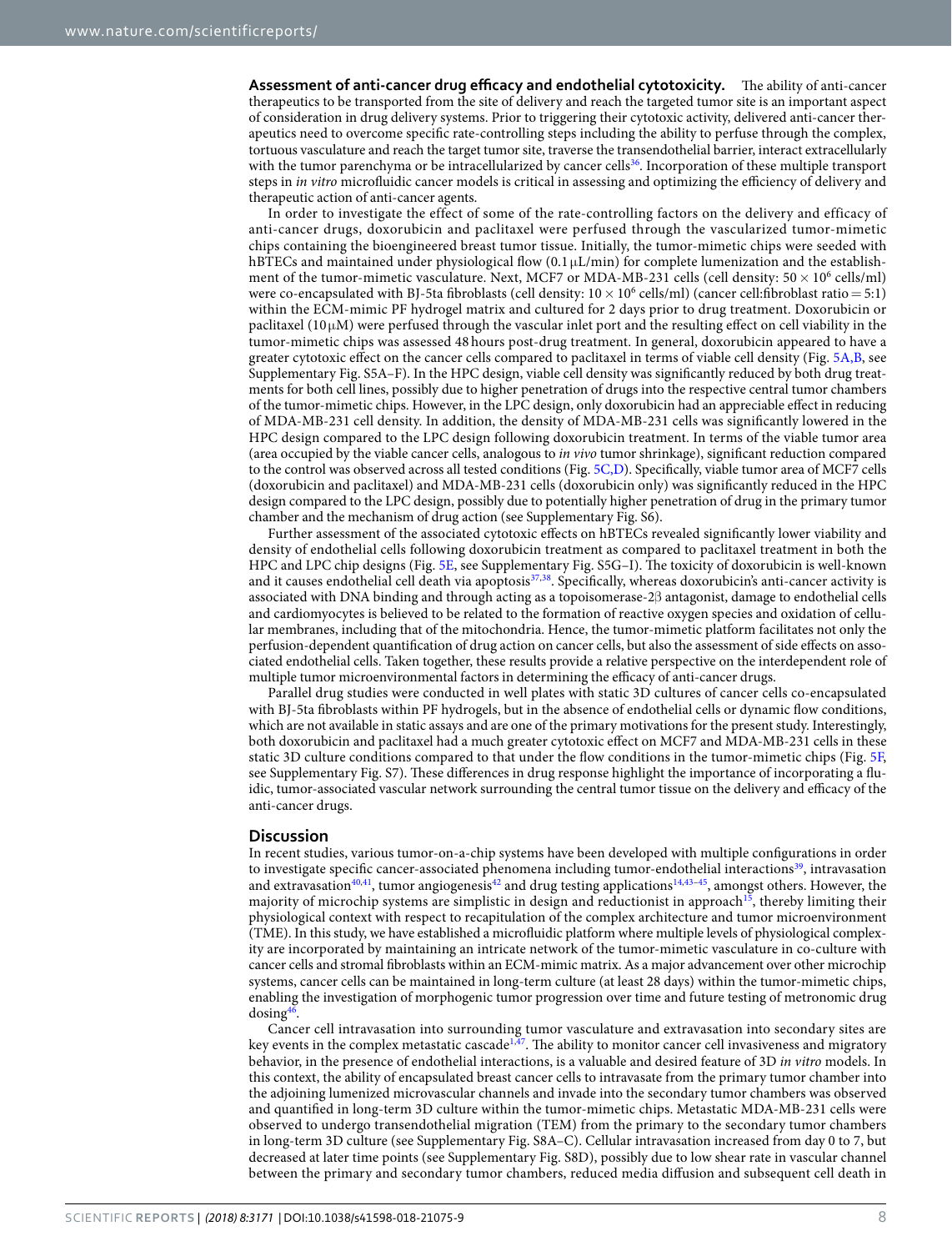

<span id="page-8-0"></span>**Figure 5.** Drug-testing in tumor-mimetic chips. Reduction in viable cell density due to (**A**) Doxorubicin and (**B**) Paclitaxel. Viable MDA-MB-231 cell density (co-encapsulated with fibroblasts) following doxorubicin treatment was significantly lower in the HPC design as compared to the LPC design; this trend was not observed for the MCF7 cells (co-encapsulated with fibroblasts). No significant differences in viable cell density in either chip design were observed following paclitaxel treatment. Reduction in viable tumor area (area occupied by viable cells) due to (**C**) Doxorubicin and (**D**) Paclitaxel treatment revealed that doxorubicin caused a significant reduction in viable tumor area for both the cell lines in the HPC design as compared to the LPC design. Paclitaxel treatment caused a significant reduction in viable tumor area of MCF7 cells but not MDA-MB-231 cells. **(E)** Drug cytotoxicity on endothelial cells demonstrates greater cytotoxicity of doxorubicin as compared to paclitaxel in both chip designs. (**F**) Decrease in viable cell density of both cell lines in static 3D well plate culture (\*Significant difference between control and drug treatment groups, p < 0.05; #Significant difference between same cell type in different chip designs,  $p < 0.05$ ,  $n = 3$  independent chips per condition; for static 3D culture,  $n = 3$  independent hydrogel constructs per condition, error bars represent standard deviation).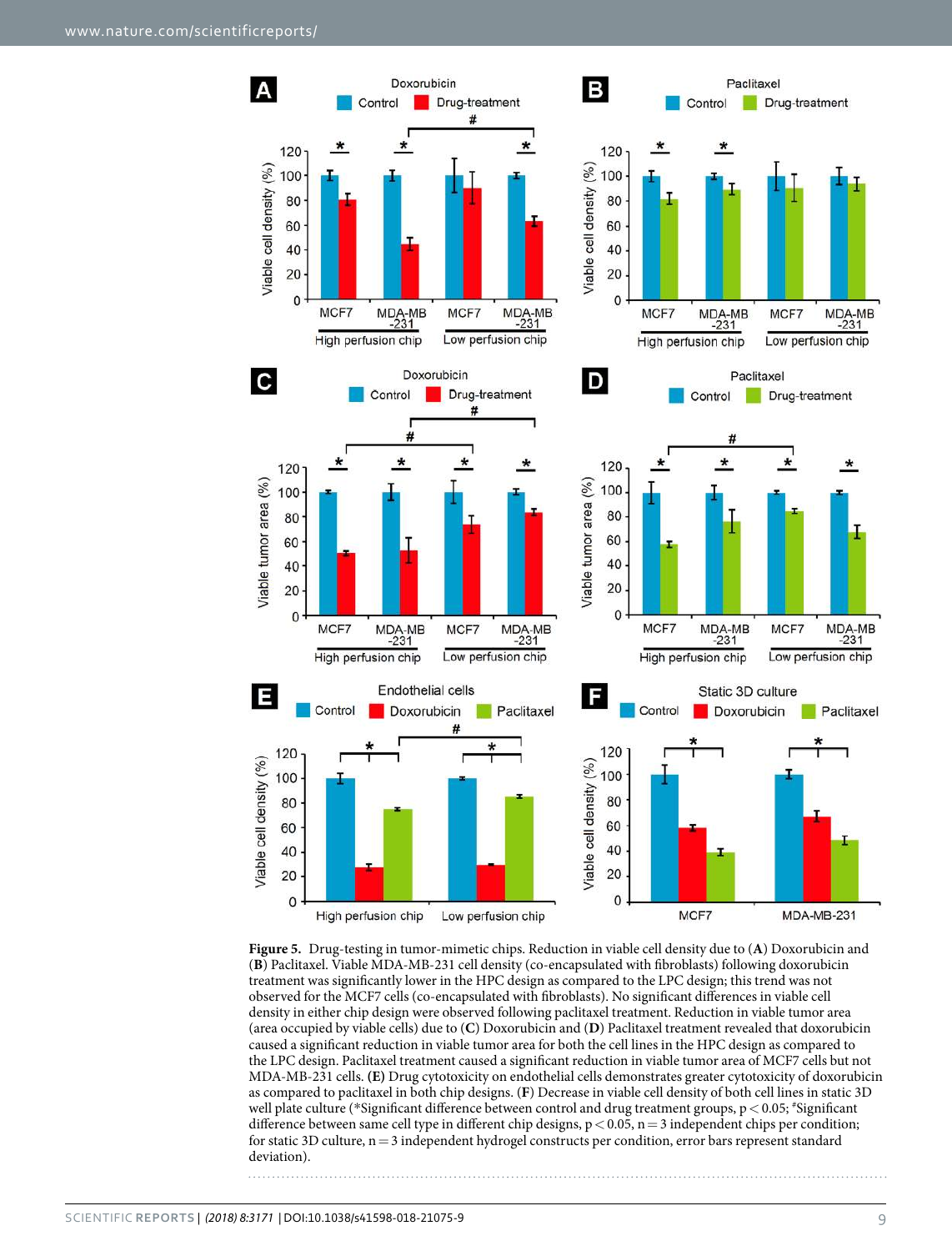the primary tumor chamber. Additionally, extravasated cell density in the secondary tumor chamber and cellular invasion distance were also observed to increase over time (see Supplementary Fig. S8E,F). In contrast, non-metastatic MCF7 cells remained localized within the primary tumor chamber without displaying any migratory tendency. These observations are reflective of the invasive and metastatic behavior of the MDA-MB-231 cancer cells as is observed in *in vivo* systems. The ability to visualize and quantify the 3D migratory behavior of cancer cells under dynamic flow conditions and ECM-mimetic microenvironment highlight the usefulness of the chip-based tumor-mimetic platform in assessing the invasiveness and metastatic potential of other cancer cells in the future.

The dynamic flow conditions and fluidic exchange between the vascular channels and tumor chambers facilitate investigation of tumor-endothelial interactions, tumor cell migration and the development of locational heterogeneity in vascular perfusion, concentration gradients and cellular presentation. Additionally, the recapitulation of key physiological complexities of the TME provides contextual information of drug action and associated cytotoxicity on cells within the tumor-mimetic chips. An innovative aspect of the tumor-mimetic chips is the use of PEG-fibrinogen (PF) hydrogels as the ECM-mimic matrix encapsulating cancer cells and fibroblasts. Fibrinogen is known to be exuded exogenously from blood plasma into the surrounding ECM and endogenously secreted and deposited in the ECM by cancer cells<sup>[48](#page-13-13)-50</sup>. Stromal fibrinogen induces tumorigenic growth, transendothelial migration and metastatic progression of cancer cells and also promotes angiogenic growth and sign-aling mechanisms of endothelial cells<sup>[51](#page-13-15)[–53](#page-13-16)</sup>. Employing PF hydrogel as the biomimetic matrix for 3D cell culture provides the ability to modulate the biochemical and mechanical characteristics of the matrix and tune them to that of the native TME<sup>[54,](#page-13-17)[55](#page-13-18)</sup>.

The stiffness of the PF hydrogel matrix can be modulated by the addition of excess PEGDA (additional 1% or 2% w/v) within the polymer precursor prior to crosslinking, which leads to increased crosslinking density and increased Young's moduli of the bulk matrix. MCF7 or MDA-MB-231 cells and BJ-5ta fibroblasts co-encapsulated within PF matrices of increasing PEGDA concentration (PF  $+ 1\%$ P and PF  $+ 2\%$ P hydrogels) exhibited increasing Young's moduli (see Supplementary Fig. S9). The matrix composition and stiffness also induced changes in the morphological progression of encapsulated cells over time (see Supplementary Fig. S10). Immunofluorescence staining and imaging of co-cultured cancer-fibroblast PF hydrogel constructs revealed a high degree of proliferation, cell spreading and expression of characteristic cellular markers (see Supplementary Fig. S11), thereby demonstrating the ability of PF hydrogel matrix in supporting the growth and morphological expression of cells in 3D culture. Co-culture of stromal fibroblasts and supporting cell types with cancer cells in 3D microenvironments allow for investigation of vital intercellular interactions and bidirectional signaling mechanisms involved in tumor progression and malignancy<sup>[4](#page-12-3)[,6](#page-12-4)</sup>. Overall, the use of PF hydrogel matrix for encapsulation and 3D culture of cancer cells and fibroblasts presents an interesting opportunity in recapitulating the native tumor ECM and also for investigation of long-term 3D cellular behavior.

The ability of the tumor-mimetic chips in simulating key features of the TME also presents an interesting opportunity in testing the efficacy and safety of anti-cancer therapeutics with a higher degree of physiological relevance than that provided by other microchip systems. Through previous studies, it is well known that can-cer cells in 3D culture have a higher degree of chemoresistance than those in standard 2D culture<sup>[6](#page-12-4),[56](#page-13-19)</sup>. However, even within 3D culture models, the incorporation of various degrees of physiological complexities including the presence of stromal fibroblasts and dynamic vascular flow conditions can also elicit prominent differences in anti-cancer drug efficacy. These differences in drug action can be attributed in part to a number of factors: 1) the design-dependent variations of shear flow and concentration gradients within the tumor-mimetic chips that dictate the drug exposure ultimately experienced by the cancer cells in different locations of the primary tumor chamber, 2) the state of proliferation and metabolic activity of the two cell types, 3) the differences in mechanism of drug action and 4) the rate of drug transport across the trans-endothelial barrier and rate of intracellular drug uptake. Specifically, doxorubicin is known to intercalate with DNA, disrupt topoisomerase-II-mediated DNA repair and generate reactive oxygen species leading to oxidative stress and apoptotic cell death<sup>[57](#page-13-20)</sup>. Since doxorubicin can bind to DNA at any point in the cell cycle, its cytotoxic effects are persistent and can be observed in subsequent cell cycling stages after removal of excess doxorubicin. In contrast, paclitaxel binds to β-tubulin subunits of microtubules, stabilizing them and preventing them from disassembly during metaphase spindle formation, thereby causing mitotic arrest in the G2/M phase of the cell cycle and subsequent cell death<sup>[58](#page-13-21)</sup>. Since paclitaxel action is cell-cycle dependent, only small fraction of cells may be susceptible to its action during the time frame of infusion. Additionally, paclitaxel has a much greater volume of distribution compared to doxorubicin due to its physiochemical properties and is rapidly and more widely distributed through the tumor parenchyma. In the tumor-mimetic chips, paclitaxel had a much lower cytotoxic effect on the cancer cells compared to that of doxorubicin. This could be attributed in part to the comparative differences in the ability of paclitaxel and doxorubicin to extravasate through the endothelial layer and diffuse through the PF hydrogel matrix encapsulating the cancer cells. The proliferation state of encapsulated cancer cells and their susceptibility towards drug action mechanism could be influential factors in their chemosensitivity. This would also explain the differences in post-treatment cytotoxicity of the drugs observed on endothelial cells. The hBTECs were fully lumenized and stabilized in the microvasculature of the chips and hence not in a state of active cell division. Hence, these cells were affected by paclitaxel to a much lesser degree than doxorubicin.

Despite the demonstrated capabilities, the tumor-mimetic chips suffer from certain limitations. In addition to the inherent differences between cancer organ-on-a-chip and animal models<sup>59-[61](#page-13-23)</sup>, there are also some specific considerations with regard to the use of PF hydrogel matrix within the chips. The PF hydrogels tend to swell within buffer or media after light-mediated crosslinking and attain an equilibrium state. However, in this chip system, the hydrogel matrix encapsulating cells is spatially confined in all directions by the PDMS side and upper walls and the glass bottom within the primary tumor chamber, thereby exerting reverse pressure on the hydrogel matrix. This phenomenon potentially causes the encapsulated cells to experience more pressure than they would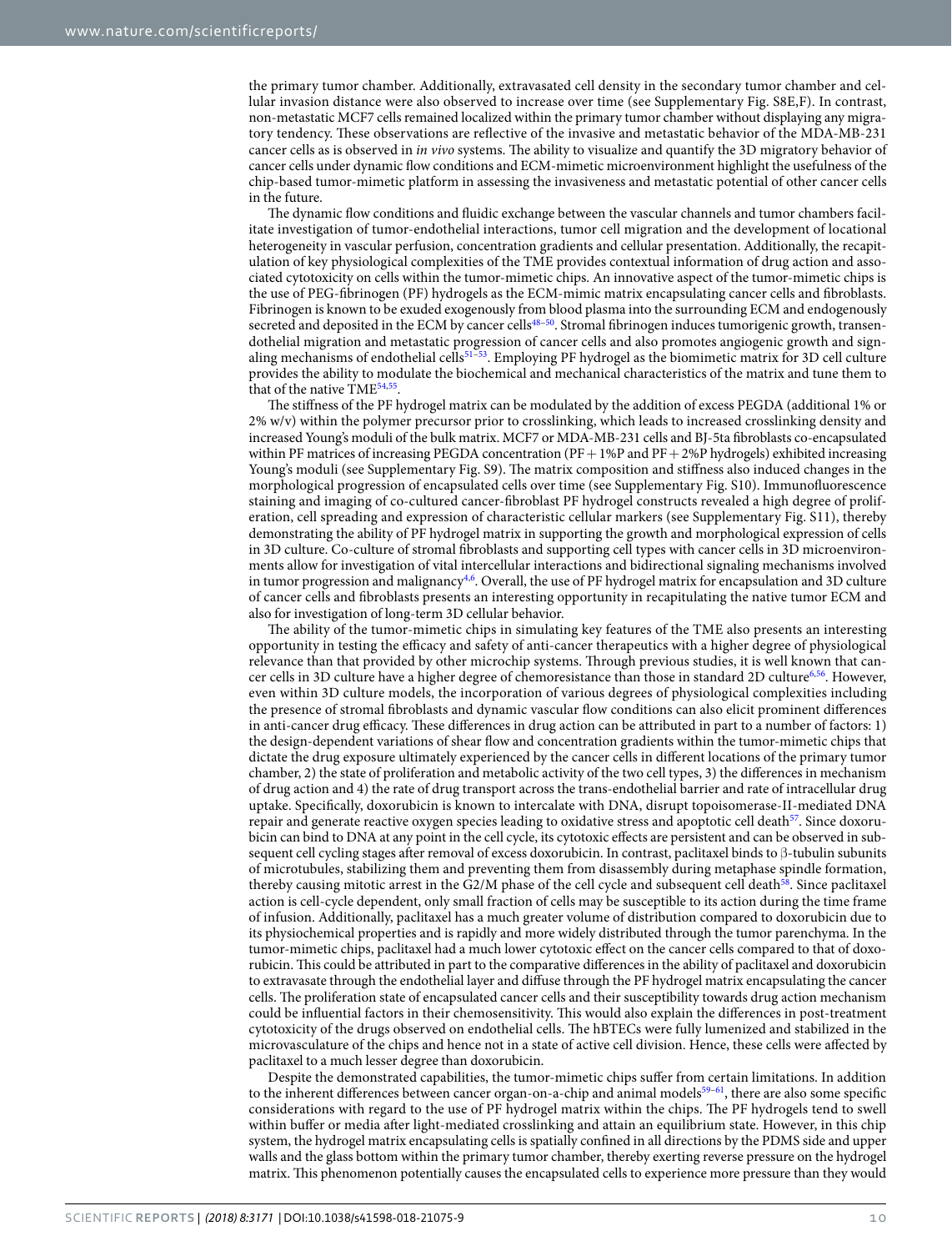within a free-floating unconfined hydrogel mass. The pressure exerted by the hydrogel mass within the primary tumor chamber could also potentially provide additional mass transfer resistance to the media being perfused through the vascular channels, thereby limiting long-term viability of cells seeded further away from the vascular channels. In addition, the perfusion of staining reagents and washing solutions deep into the primary tumor chamber also proved challenging due to the pressure buildup of the PF matrix. In spite of these limitations, the tumor-mimetic chips allow for examining many of the complex pathophysiological attributes of TME, thereby reducing animal use. Although this system cannot replace complexity of the in vivo condition, the chips can be readily implemented by other labs via appropriate commercial or collaborative arrangements to test various hypothesis prior to conducting in vivo studies. They also provide improved control and reproducibility over experimental conditions and could potentially reduce the burden of subsequent in vivo studies.

Overall, these cancer-on-chip platforms facilitate the investigation of anti-cancer drug efficacy and cytotoxicity with a greater degree of physiological context (in the presence of dynamic and pattern-dependent flow) than that available in static 3D systems. The presence of an intricate network of complex and abnormal microvasculature, that is found surrounding tumor tissues, provides shear flow variances and perfusion differences in the flow of metabolites and drugs. The presence of the PF matrix simulates native tumor ECM matrices that provide mass-transfer limitations to the diffusion of different molecules. The presence of fibroblasts as a supportive secondary cell type provides a greater degree of physiological context with regards to in vivo tumors. Specifically, the microfluidic platform can provide important information regarding the distribution of drug compounds through the vascular network and within the central tumor chamber and subsequent effects of drug action on encapsulated cancer cells. Comprehensively, the complex interplay and influence of all these parameters significantly enhance the ability of this platform to provide predictive information of drug action with a higher degree of accuracy compared to traditional 2D and static 3D model systems.

#### **Conclusions**

This study presents a microfluidics-based tumor-mimetic chip system for the long-term 3D co-culture of cancer cells and fibroblasts within an ECM-mimic hydrogel matrix along with an intricate, tumor-associated lumenized vasculature for the recapitulation of the native TME in vitro. This represents an advance over existing platforms and provides a novel approach to test the effects of different therapeutic agents and determine their exposure-response relationships under dynamic flow conditions. Variations in vascular architecture and design enabled the replication of key features of the native TME including locational heterogeneity, concentration gradients and cellular morphology. Finally, the tumor-mimetic chips facilitated the observations of cell migration, assessment of efficacy and toxicity of anti-cancer therapeutics with a higher degree of physiological relevance relative to conventional systems.

#### **Methods**

**Fabrication of tumor-mimetic chips.** The HPC and LPC designs for the tumor-mimetic chips were obtained from digitized images of mouse vasculatures similar to our previous studies<sup>[26](#page-12-19)[,62](#page-13-24)[,63](#page-13-25)</sup>. The vessel wall adjacent to the tumor growth region was modified in AutoCAD to engineer the LPC and HPC devices. The designed networks were used to fabricate high resolution photomasks (Advanced Reproduction Corporation). The photomasks were used to pattern the photoresist (SU-8) on silicon (Si) wafers to generate masters for the microfluidic device. The process includes, a) spin coating SU-8 to achieve desired height of the pores, b) exposure and developing of SU-8, c) spin coating of  $2<sup>nd</sup>$  layer of SU-8 to achieve 100 µm total height, d) alignment of 1<sup>st</sup> layer of SU-8 with second mask containing fluidic channels, f) pattern exposure and developing of SU-8. Sylgard 184 PDMS (Dow Corning) was poured over the developed master to generate replica cast devices in PDMS. Through holes, defining the inlets and outlets were punched using a 1.5 mm biopsy punch. For injection of tumor cells, a 30 gauge needle was used to punch holes in the tumor area with a stereo microscope for alignment. The PDMS devices and a pre-cleaned glass slide were cleaned using oxygen plasma treatment (150 mTorr, 50 W, 20 s) prior to bonding. Tygon Microbore tubing (O.D. 0.06″ and I.D. of 0.02″) served as the connecting ports for fluidic interfacing to a programmable syringe pump.

**Cell culture and maintenance.** MCF7 (ATCC® HTB-22™) and MDA-MB-231 (ATCC® HTB-26™) https://window.html and BL 5to (ATCC® CBL4001<sup>™)</sup> permal burner foreskin immortalized fibroblests. human breast cancer cells and BJ-5ta (ATCC® CRL4001™) normal human foreskin immortalized fibroblasts<br>were obtained from ATCC (Manassas VA), Cancer cells were maintained in Dulbecce`e Modified Festle`s Medium were obtained from ATCC (Manassas, VA). Cancer cells were maintained in Dulbecco's Modified Eagle's Medium (DMEM) (Gibco) supplemented with 10% fetal bovine serum (FBS) (Atlanta Biologicals), 1% (v/v) non-essential amino acids (Lonza), 1% (v/v) penicillin/streptomycin, 1% (v/v) Glutamax (Gibco) and 1% (v/v) sodium pyruvate. BJ-5ta cells were maintained in 4 parts of DMEM containing 4 mM L-glutamine, 4.5 g/L glucose and 1.5 g/L sodium bicarbonate, 1 part of Medium 199 supplemented with 0.01 mg/ml hygromycin B and 10% FBS. Human breast tumor-associated endothelial cells (hBTECs) were obtained from Cell Biologics (Chicago, IL) and were maintained in Human Endothelial Cell Medium (Cell Biologics) supplemented with 0.5 ml VEGF, 0.5 ml heparin, 0.5 ml EGF, 0.5 ml hydrocortisone, 5.0 ml L-glutamine, 5.0 ml antibiotic-antimycotic solution, 10.0 ml endothelial cell supplement and 50.0 ml FBS.

**Formation and characterization of tumor-mimetic vasculature.** Fabricated chips were initially degassed and coated with human fibronectin solution (Sigma-Aldrich) (100 µg/ml) for 3 hours and with a gelatin-based coating solution (Cell Biologics) for 30 minutes prior to cell seeding. hBTECs were resuspended in endothelial media at  $50 \times 10^6$  cells/ml, manually flowed in through the inlet port and allowed to attach overnight. The cells were maintained under continuous flow  $(0.1 \mu L/min)$  via syringe pump (KD Scientific) for at least 2 days to form lumenized vasculature. For immunostaining of hBTECs, cells were washed with PBS to remove media, fixed with 4% paraformaldehyde solution for 10 minutes, permeabilized with PBS-T for 10 minutes and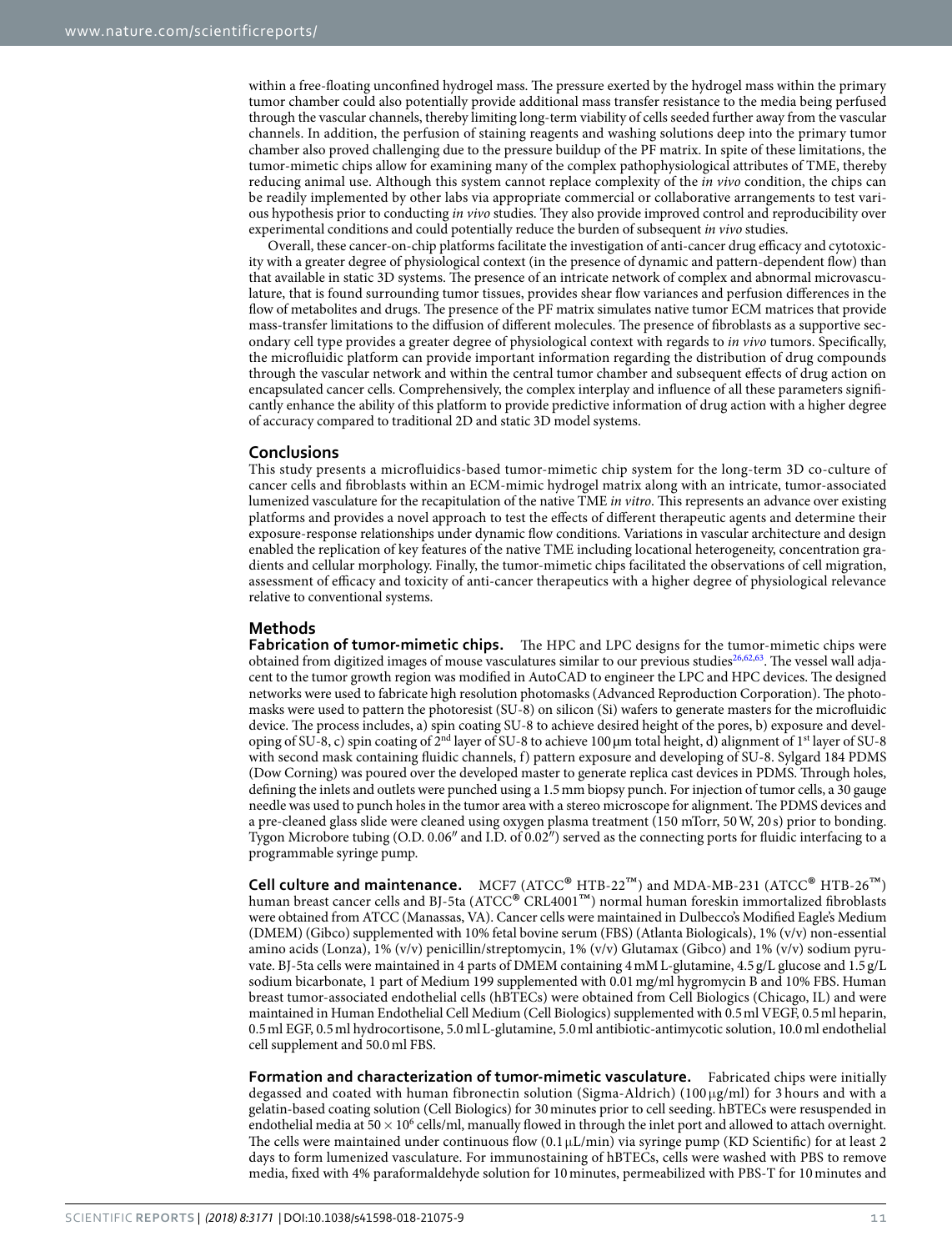blocked with blocking buffer for 3 hours at room temperature. Cells were stained with CD31-FITC (Invitrogen, 1:50 dilution) or αSMA (mouse primary antibody, Abcam, 1:100 dilution) overnight. Next, cells were stained with Alexa Fluor 568 Phalloidin (Invitrogen, 1:200 dilution) or Alexa Fluor 568 goat anti-mouse secondary antibody (Invitrogen, 1:200 dilution) and Hoechst 33342 (1:200 dilution) for 2 hours. After washing with PBS, fluorescence images were obtained using confocal microscopy (Nikon AI Confocal Scanning Laser Microscope) to obtain z-stacks. Fluorescence images were analyzed using ImageJ software (NIH, Version 1.51) to obtain morphological characteristics of endothelial cells similar to previous studies (see Supplementary Methods)<sup>[21](#page-12-14)[,54](#page-13-17)</sup>.

**Maintenance of cancer-fibroblast co-culture.** PEG-fibrinogen (PF) was synthesized and character-ized as described previously<sup>[64](#page-13-26)</sup>. Tumor-mimetic chips lumenized with hBTECs were used for co-culture of cancer cells with fibroblasts within PF hydrogels. MCF7 or MDA-MB-231 cells (cell density:  $50 \times 10^6$  cells/ml) were resuspended with BJ-5ta fibroblasts (cell density: 10  $\times$  10<sup>6</sup> cells/ml) within the PF hydrogel precursor. The PF precursor containing cancer cells and fibroblasts was perfused through the central tumor port into the primary tumor chamber and crosslinked via exposure to visible light for 2 minutes. Fresh media was perfused at 0.1 µL/ min every 6 hours within the chips. The chips were imaged every 7 days under phase contrast microscopy and images were analyz[ed](#page-13-15) via ImageJ software (NIH, Version 1.51) to evaluate morphological features of cancer cells as shown previously<sup>51</sup>. In order to assess viability of cells within tumor-mimetic chips, Live/Dead® cell viability<br>stain (Invitrogen, Carlsbad, CA) (calcein AM; 0.5µJ/mJ, and ethidium bomodimer, 1; 2µJ/mJ, in PBS) was p stain (Invitrogen, Carlsbad, CA) (calcein AM: 0.5 µL/mL and ethidium homodimer-1: 2 µL/mL in PBS) was perfused within the chips, incubated for 20 minutes, washed with additional PBS and imaged under fluorescence (FITC filter cube: Excitation:  $480 \pm 10$  nm, Emission:  $520 \pm 10$  nm, TRITC filter cube: Excitation:  $555 \pm 10$  nm, Emission:  $600 \pm 20$  nm) via a Nikon Ti inverted microscope. The number of live and dead cells were counted manually using ImageJ software<sup>[54](#page-13-17)[,55](#page-13-18)</sup>.

In order to modulate PF hydrogel matrix characteristics, PEGDA (250 mg/ml solution in PBS) was added to the PF hydrogel precursor at 1% or 2% w/v prior to cell encapsulation. Immunofluorescence staining and confocal imaging of cancer-fibroblast co-culture within PF hydrogels were conducted as described above. Ki67 (rabbit primary, Abcam, 1:100 dilution), E-cadherin (rabbit primary, Cell Signaling, 1:50 dilution) and vimentin (mouse primary, Cell Signaling, 1:100 dilution) were used as primary antibodies and Alexa Fluor 488 goat anti-rabbit (Invitrogen, 1:200 dilution), Alexa Fluor 568 Phalloidin (Invitrogen, 1:200 dilution), Alexa Fluor 568 goat anti-mouse (Invitrogen, 1:200 dilution) were used as secondary antibodies.

**Mechanical characterization of cancer-fibroblast co-cultures.** The Young's moduli of PF hydrogel matrices of varying composition were assessed by subjecting samples to parallel-plate compression tes[tin](#page-13-15)g using a CellScale Microsquisher® system and analyzing via associated SquisherJoy software as shown earlier<sup>51</sup>. Briefly,<br>acollylar or cell, loden bydrogal constructs (diamater = 4 mm, thickness = 600 um) were maintained in 3D c acellular or cell-laden hydrogel constructs (diameter = 4 mm, thickness = 600 µm) were maintained in 3D culture for 7 days prior to mechanical testing. These constructs were then loaded onto the Microsquisher® platform,<br>maintained at 37% in PBS preconditioned for compression testing and made to undergo 3 cycles of compression maintained at 37 °C in PBS, preconditioned for compression testing and made to undergo 3 cycles of compression and relaxation at a rate of  $5 \mu m/s$  for a minimum of 15% strain. The force-displacement data obtained from the compression test were converted to stress-strain curves and the lower portion of the curve (5–15% strain) was used to obtain a linear regression line and estimate the Young's moduli of the hydrogel constructs.

**Characterization of diffusion gradients.** Tumor-mimetic chips were seeded with hBTECs and maintained under dynamic flow to form lumenized vasculature. MCF7 cells and BJ-5ta fibroblasts were co-encapsulated in the PF hydrogel matrix within the primary tumor chamber and maintained in culture overnight. Fluorescent TRITC-dextran (Sigma-Aldrich, molecular weight: 4400 Da, 1 mg/ml in dH<sub>2</sub>O) was perfused through chips at  $1 \mu L/min$  for 2 hours. The chips were imaged under fluorescence (TRITC filter cube: Excitation:  $555 \pm 10$  nm, Emission:  $600 \pm 20$  nm) microscope and the images were analyzed using ImageJ software to generate heat maps of the concentration profile within primary tumor chamber. A blank chip perfused with distilled water was used as a control for background subtraction. Fluorescent intensity values within the tumor chamber were normalized to that of TRITC-dextran in the inlet vascular channel. In addition, the images were also analyzed to estimate the diffusion gradients in specific regions of the HPC and LPC chip designs using MS Excel. Phase contrast images of various regions of the cell-seeded microfluidic devices were also obtained to visualize morphological heterogeneity.

**Anti-cancer drug testing.** Tumor-mimetic chips lumenized with hBTECs and seeded with cancer cells and fibroblasts in the PF hydrogel matrix were maintained in culture for 2 days prior to drug treatment. Doxorubicin hydrochloride and paclitaxel (Euroasian Chemicals) were dissolved in dimethylsulfoxide (DMSO) at 10 mM concentration. The stock drug solutions were diluted to  $10 \mu$ M in hBTEC media prior to infusion in the chips. The drugs were perfused via syringe pump at 1 µL/min for 19 minutes (for HPC design chip) or 7.5 minutes (for LPC design chip) and incubated for 4 hours. Fresh media was perfused in the chips to remove excess drug and the chips were maintained in culture for a further 48 hours prior to Live/Dead cell viability staining. Fluorescence images of stained regions of the chips were taken and a relative number of live cells (viable cell density) and area occupied by the live cells (viable tumor area) were analyzed by ImageJ software. Chips with media perfusion were kept as controls and chips with 0.1% DMSO were kept as vehicular controls. For static 3D culture drug testing, cancer cells and fibroblasts were co-encapsulated at 5:1 ratio within PF hydrogel discs of diameter 4 mm and thickness  $600 \mu m$ . Drug solutions were added to hydrogel discs incubated in well plates for 4 hours prior to media change. Live/dead viability staining was conducted 48 hours post-drug treatment and fluorescence images obtained from hydrogel discs were quantified manually in ImageJ software.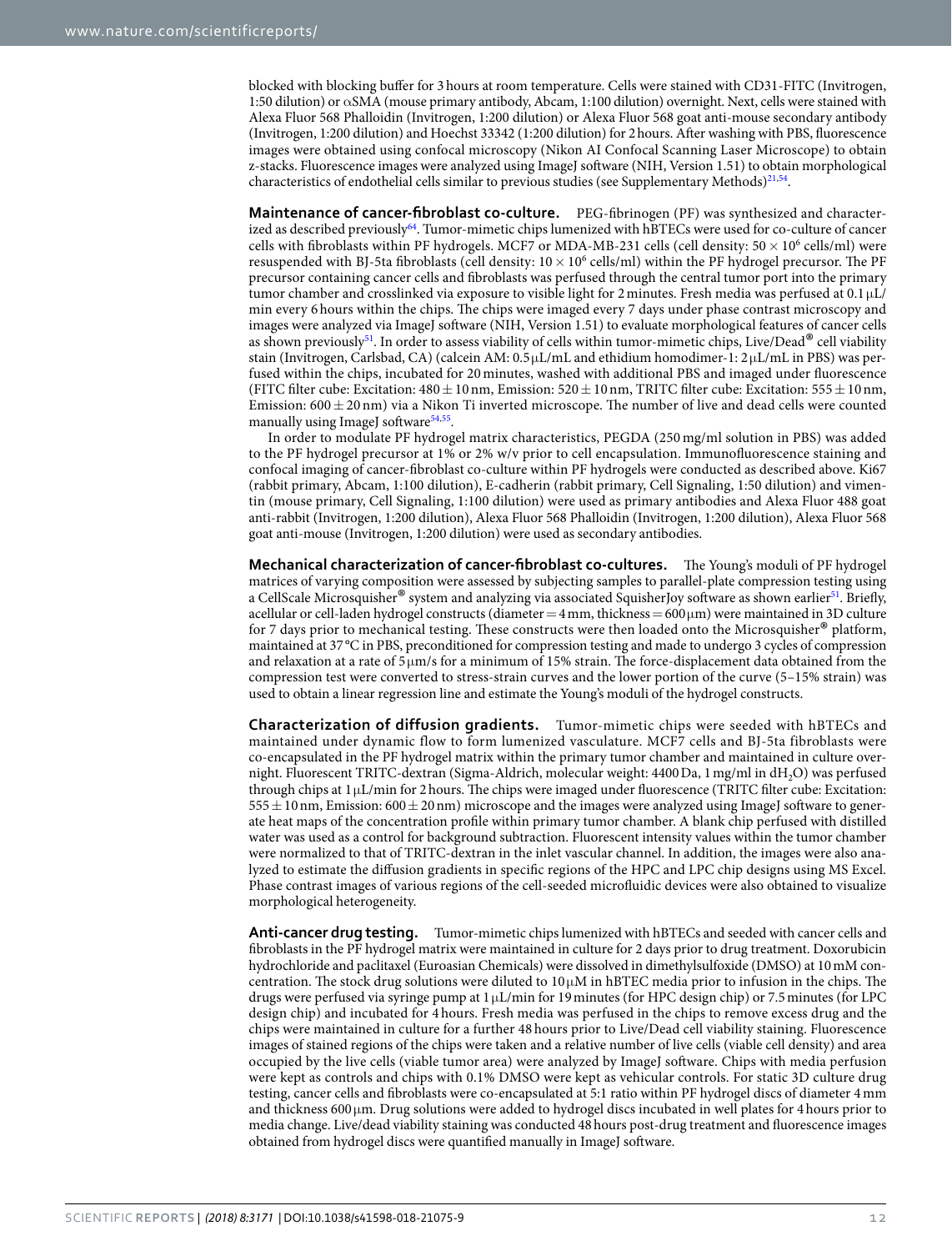**Statistical analysis.** All statistical analysis was performed using Minitab 17 Statistical Software (Minitab Inc.). After checking for normality of distribution, One-way ANOVA with Tukey's family error rate of 5% was used to evaluate statistical significance between multiple groups, with the assumption of equal variance and equal sample size between groups. In case of unequal variance between groups, the Games-Howell post-hoc test was employed following the ANOVA analysis. Unless otherwise indicated, p < 0.05 was considered statistically significant.

**Data availability.** The datasets generated during and/or analyzed during the current study are available from the corresponding author on reasonable request.

#### **References**

- <span id="page-12-0"></span> 1. Nguyen, D. X., Bos, P. D. & Massague, J. Metastasis: from dissemination to organ-specific colonization. Nat Rev Cancer **9**, 274–284, [https://doi.org/10.1038/nrc2622](http://dx.doi.org/10.1038/nrc2622) (2009).
- <span id="page-12-1"></span> 2. Joyce, J. A. & Pollard, J. W. Microenvironmental regulation of metastasis. Nat Rev Cancer **9**, 239–252, [https://doi.org/10.1038/](http://dx.doi.org/10.1038/nrc2618) [nrc2618](http://dx.doi.org/10.1038/nrc2618) (2009).
- <span id="page-12-2"></span> 3. Quail, D. F. & Joyce, J. A. Microenvironmental regulation of tumor progression and metastasis. Nat Med **19**, 1423–1437, [https://doi.](http://dx.doi.org/10.1038/nm.3394) [org/10.1038/nm.3394](http://dx.doi.org/10.1038/nm.3394) (2013).
- <span id="page-12-3"></span> 4. Estrada, M. F. et al. Modelling the tumour microenvironment in long-term microencapsulated 3D co-cultures recapitulates phenotypic features of disease progression. Biomaterials **78**, 50–61, [https://doi.org/10.1016/j.biomaterials.2015.11.030](http://dx.doi.org/10.1016/j.biomaterials.2015.11.030) (2016).
- 5. DelNero, P. et al. 3D culture broadly regulates tumor cell hypoxia response and angiogenesis via pro-inflammatory pathways. Biomaterials **55**, 110–118, [https://doi.org/10.1016/j.biomaterials.2015.03.035](http://dx.doi.org/10.1016/j.biomaterials.2015.03.035) (2015).
- <span id="page-12-4"></span> 6. Bray, L. J. et al. Multi-parametric hydrogels support 3D in vitro bioengineered microenvironment models of tumour angiogenesis. Biomaterials **53**, 609–620, [https://doi.org/10.1016/j.biomaterials.2015.02.124](http://dx.doi.org/10.1016/j.biomaterials.2015.02.124) (2015).
- <span id="page-12-5"></span> 7. Zhang, B. et al. Biodegradable scaffold with built-in vasculature for organ-on-a-chip engineering and direct surgical anastomosis. Nat Mater **15**, 669–678, [https://doi.org/10.1038/nmat4570](http://dx.doi.org/10.1038/nmat4570) (2016).
- 8. Bhise, N. S. et al. Organ-on-a-chip platforms for studying drug delivery systems. J Control Release **190**, 82–93, [https://doi.org/10.1016/j.](http://dx.doi.org/https://doi.org/10.1016/j.jconrel.2014.05.004) [jconrel.2014.05.004](http://dx.doi.org/https://doi.org/10.1016/j.jconrel.2014.05.004) (2014).
- <span id="page-12-6"></span> 9. Benam, K. H. et al. Engineered in vitro disease models. Annual Rev Pathol **10**, 195–262, [https://doi.org/10.1146/annurev](http://dx.doi.org/https://doi.org/10.1146/annurev-pathol-012414-040418)[pathol-012414-040418](http://dx.doi.org/https://doi.org/10.1146/annurev-pathol-012414-040418) (2015).
- <span id="page-12-7"></span> 10. Xu, Z. et al. Application of a microfluidic chip-based 3D co-culture to test drug sensitivity for individualized treatment of lung cancer. Biomaterials **34**, 4109–4117, [https://doi.org/10.1016/j.biomaterials.2013.02.045](http://dx.doi.org/10.1016/j.biomaterials.2013.02.045) (2013).
- 11. Choi, Y. et al. A microengineered pathophysiological model of early-stage breast cancer. Lab on a Chip **15**, 3350–3357, [https://doi.](http://dx.doi.org/10.1039/C5LC00514K) [org/10.1039/C5LC00514K](http://dx.doi.org/10.1039/C5LC00514K) (2015).
- 12. Albanese, A., Lam, A. K., Sykes, E. A., Rocheleau, J. V. & Chan, W. C. W. Tumour-on-a-chip provides an optical window into nanoparticle tissue transport. Nat Commun **4**, [https://doi.org/10.1038/ncomms3718](http://dx.doi.org/10.1038/ncomms3718) (2013).
- 13. Sung, K. E. & Beebe, D. J. Microfluidic 3D models of cancer. Adv Drug Deliv Rev **79–80**, 68–78, [https://doi.org/10.1016/j.addr.2014.07.002](http://dx.doi.org/10.1016/j.addr.2014.07.002)  $(2014)$
- <span id="page-12-26"></span> 14. Mi, S. et al. Microfluidic co-culture system for cancer migratory analysis and anti-metastatic drugs screening. Scientific Reports **6**, 35544, [https://doi.org/10.1038/srep35544](http://dx.doi.org/10.1038/srep35544)[,http://www.nature.com/articles/srep35544#supplementary-information](http://www.nature.com/articles/srep35544#supplementary-information) (2016).
- <span id="page-12-8"></span> 15. Truong, D. et al. Breast Cancer Cell Invasion into a Three Dimensional Tumor-Stroma Microenvironment. Scientific Reports **6**, 34094, [https://doi.org/10.1038/srep34094](http://dx.doi.org/10.1038/srep34094)[,http://www.nature.com/articles/srep34094#supplementary-information](http://www.nature.com/articles/srep34094#supplementary-information) (2016).
- <span id="page-12-9"></span> 16. Sapudom, J. et al. The phenotype of cancer cell invasion controlled by fibril diameter and pore size of 3D collagen networks. Biomaterials **52**, 367–375, [https://doi.org/10.1016/j.biomaterials.2015.02.022](http://dx.doi.org/10.1016/j.biomaterials.2015.02.022) (2015).
- <span id="page-12-10"></span> 17. Beck, J. N., Singh, A., Rothenberg, A. R., Elisseeff, J. H. & Ewald, A. J. The independent roles of mechanical, structural and adhesion characteristics of 3D hydrogels on the regulation of cancer invasion and dissemination. Biomaterials **34**, 9486–9495, [https://doi.](http://dx.doi.org/10.1016/j.biomaterials.2013.08.077) [org/10.1016/j.biomaterials.2013.08.077](http://dx.doi.org/10.1016/j.biomaterials.2013.08.077) (2013).
- <span id="page-12-11"></span> 18. Ayuso, J. M. et al. Development and characterization of a microfluidic model of the tumour microenvironment. Scientific Reports **6**, 36086, [https://doi.org/10.1038/srep36086](http://dx.doi.org/10.1038/srep36086)[,http://www.nature.com/articles/srep36086#supplementary-information](http://www.nature.com/articles/srep36086#supplementary-information) (2016).
- <span id="page-12-12"></span> 19. Rijal, G. & Li, W. 3D scaffolds in breast cancer research. Biomaterials **81**, 135–156, [https://doi.org/10.1016/j.biomaterials.2015.12.016](http://dx.doi.org/10.1016/j.biomaterials.2015.12.016) (2016).
- <span id="page-12-13"></span>20. Pradhan, S., Hassani, I., Clary, J. M. & Lipke, E. A. Polymeric Biomaterials for In Vitro Cancer Tissue Engineering and Drug Testing Applications. Tissue engineering. Part B, Reviews **22**, 470–484, [https://doi.org/10.1089/ten.TEB.2015.0567](http://dx.doi.org/10.1089/ten.TEB.2015.0567) (2016).
- <span id="page-12-14"></span> 21. Pradhan, S., Chaudhury, C. S. & Lipke, E. A. Dual-phase, surface tension-based fabrication method for generation of tumor millibeads. Langmuir **30**, 3817–3825, [https://doi.org/10.1021/la500402m](http://dx.doi.org/10.1021/la500402m) (2014).
- <span id="page-12-15"></span>22. Kerscher, P. et al. Direct hydrogel encapsulation of pluripotent stem cells enables ontomimetic differentiation and growth of engineered human heart tissues. Biomaterials **83**, 383–395, [https://doi.org/10.1016/j.biomaterials.2015.12.011](http://dx.doi.org/10.1016/j.biomaterials.2015.12.011) (2016).
- <span id="page-12-16"></span>23. Goldshmid, R. et al. Steric Interference of Adhesion Supports In-Vitro Chondrogenesis of Mesenchymal Stem Cells on Hydrogels for Cartilage Repair. Scientific Reports **5**, 12607, [https://doi.org/10.1038/srep12607](http://dx.doi.org/https://doi.org/10.1038/srep12607) (2015).
- <span id="page-12-17"></span> 24. Frisman, I., Seliktar, D. & Bianco-Peled, H. Nanostructuring PEG-fibrinogen hydrogels to control cellular morphogenesis. Biomaterials **32**, 7839–7846, [https://doi.org/10.1016/j.biomaterials.2011.06.078](http://dx.doi.org/10.1016/j.biomaterials.2011.06.078) (2011).
- <span id="page-12-18"></span> 25. Rosano, J. M. et al. A physiologically realistic in vitro model of microvascular networks. Biomedical microdevices **11**, 1051–1057, [https://doi.org/10.1007/s10544-009-9322-8](http://dx.doi.org/10.1007/s10544-009-9322-8) (2009).
- <span id="page-12-19"></span>26. Prabhakarpandian, B. et al. Synthetic microvascular networks for quantitative analysis of particle adhesion. Biomedical microdevices **10**, 585–595, [https://doi.org/10.1007/s10544-008-9170-y](http://dx.doi.org/10.1007/s10544-008-9170-y) (2008).
- <span id="page-12-20"></span> 27. Buchanan, C. F., Verbridge, S. S., Vlachos, P. P. & Rylander, M. N. Flow shear stress regulates endothelial barrier function and expression of angiogenic factors in a 3D microfluidic tumor vascular model. Cell Adhesion & Migration 8, 517-524, [https://doi.org/](http://dx.doi.org/10.4161/19336918.2014.970001) [10.4161/19336918.2014.970001](http://dx.doi.org/10.4161/19336918.2014.970001) (2014).
- 28. Davies, P. F. Hemodynamic shear stress and the endothelium in cardiovascular pathophysiology. Nature clinical practice. Cardiovascular medicine **6**, 16–26, [https://doi.org/10.1038/ncpcardio1397](http://dx.doi.org/10.1038/ncpcardio1397) (2009).
- <span id="page-12-21"></span>29. Seiichi, O., Susumu, I. & Yukio, Y. Alignment of vascular endothelial cells as a collective response to shear flow. Journal of Physics D: Applied Physics **48**, 245401, [https://doi.org/10.1088/0022-3727/48/24/245401](http://dx.doi.org/10.1088/0022-3727/48/24/245401) (2015).
- <span id="page-12-22"></span> 30. Firpo, G., Angeli, E., Repetto, L. & Valbusa, U. Permeability thickness dependence of polydimethylsiloxane (PDMS) membranes. Journal of Membrane Science **481**, 1–8, [https://doi.org/10.1016/j.memsci.2014.12.043](http://dx.doi.org/10.1016/j.memsci.2014.12.043) (2015).
- <span id="page-12-23"></span> 31. Markov, D. A., Lillie, E. M., Garbett, S. P. & McCawley, L. J. Variation in diffusion of gases through PDMS due to plasma surface treatment and storage conditions. Biomedical microdevices **16**, 91–96, [https://doi.org/10.1007/s10544-013-9808-2](http://dx.doi.org/10.1007/s10544-013-9808-2) (2014).
- <span id="page-12-24"></span> 32. Nagy, J. A., Chang, S. H., Dvorak, A. M. & Dvorak, H. F. Why are tumour blood vessels abnormal and why is it important to know? British Journal of Cancer **100**, 865–869, [https://doi.org/10.1038/sj.bjc.6604929](http://dx.doi.org/10.1038/sj.bjc.6604929) (2009).
- <span id="page-12-25"></span>33. Ruoslahti, E. Specialization of tumour vasculature. Nat Rev Cancer **2**, 83–90, [https://doi.org/10.1038/nrc724](http://dx.doi.org/10.1038/nrc724) (2002).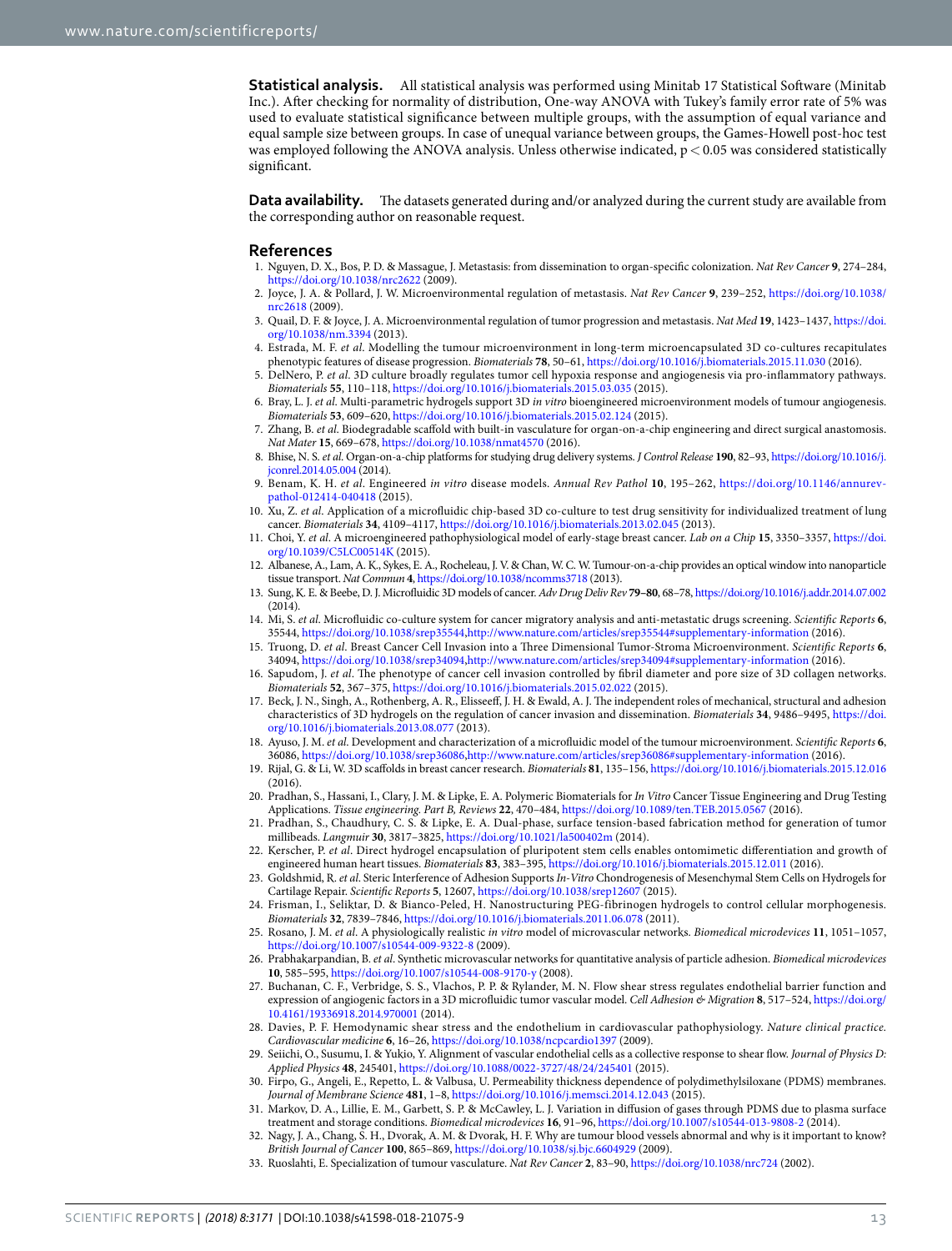- <span id="page-13-0"></span> 34. Vaupel, P. & Hockel, M. Blood supply, oxygenation status and metabolic micromilieu of breast cancers: characterization and therapeutic relevance. International journal of oncology **17**, 869–879, [https://doi.org/10.3892/ijo.17.5.869](http://dx.doi.org/10.3892/ijo.17.5.869) (2000).
- <span id="page-13-1"></span> 35. Pece, S. et al. Biological and molecular heterogeneity of breast cancers correlates with their cancer stem cell content. Cell **140**, 62–73, [https://doi.org/10.1016/j.cell.2009.12.007](http://dx.doi.org/10.1016/j.cell.2009.12.007) (2010).
- <span id="page-13-2"></span> 36. Narang, A. S. & Varia, S. Role of tumor vascular architecture in drug delivery. Advanced Drug Delivery Reviews **63**, 640–658, [https://](http://dx.doi.org/10.1016/j.addr.2011.04.002) [doi.org/10.1016/j.addr.2011.04.002](http://dx.doi.org/10.1016/j.addr.2011.04.002) (2011).
- <span id="page-13-3"></span> 37. Ewer, M. S. & Ewer, S. M. Cardiotoxicity of anticancer treatments. Nature Reviews Cardiology **12**, 547–558, [https://doi.org/10.1038/](http://dx.doi.org/10.1038/nrcardio.2015.65) [nrcardio.2015.65](http://dx.doi.org/10.1038/nrcardio.2015.65) (2015).
- <span id="page-13-4"></span>38. Wu, S. et al. Adriamycin-induced cardiomyocyte and endothelial cell apoptosis: in vitro and in vivo studies. Journal of molecular and cellular cardiology **34**, 1595–1607, [https://doi.org/10.1006/jmcc.2002.2110](http://dx.doi.org/10.1006/jmcc.2002.2110) (2002).
- <span id="page-13-5"></span>39. Huang, R. et al. Investigation of Tumor Cell Behaviors on a Vascular Microenvironment-Mimicking Microfluidic Chip. Scientific Reports **5**, 17768, [https://doi.org/10.1038/srep17768](http://dx.doi.org/10.1038/srep17768) (2015).
- <span id="page-13-6"></span>40. Jeon, J. S. et al. Human 3D vascularized organotypic microfluidic assays to study breast cancer cell extravasation. Proc Natl Acad Sci USA **112**, 214–219, [https://doi.org/10.1073/pnas.1417115112](http://dx.doi.org/10.1073/pnas.1417115112) (2015).
- <span id="page-13-7"></span>Zervantonakis, I. K. et al. Three-dimensional microfluidic model for tumor cell intravasation and endothelial barrier function. Proc Natl Acad Sci USA **109**, 13515–13520, [https://doi.org/10.1073/pnas.1210182109](http://dx.doi.org/https://doi.org/10.1073/pnas.1210182109) (2012).
- <span id="page-13-8"></span> 42. Lee, H., Park, W., Ryu, H. & Jeon, N. L. A microfluidic platform for quantitative analysis of cancer angiogenesis and intravasation. Biomicrofluidics **8**, 054102, [https://doi.org/10.1063/1.4894595](http://dx.doi.org/10.1063/1.4894595) (2014).
- <span id="page-13-9"></span> 43. Fan, Y., Nguyen, D. T., Akay, Y., Xu, F. & Akay, M. Engineering a Brain Cancer Chip for High-throughput DrugScreening. Scientific Reports **6**, 25062, [https://doi.org/10.1038/srep25062](http://dx.doi.org/10.1038/srep25062) (2016).
- 44. Elliott, N. T. & Yuan, F. A microfluidic system for investigation of extravascular transport and cellular uptake of drugs in tumors. Biotechnology and bioengineering **109**, 1326–1335, [https://doi.org/10.1002/bit.24397](http://dx.doi.org/10.1002/bit.24397) (2012).
- <span id="page-13-10"></span> 45. Kuo, C. T. et al. Modeling of cancer metastasis and drug resistance via biomimetic nano-cilia and microfluidics. Biomaterials **35**, 1562–1571, [https://doi.org/10.1016/j.biomaterials.2013.11.008](http://dx.doi.org/10.1016/j.biomaterials.2013.11.008) (2014).
- <span id="page-13-11"></span> 46. Kang, J. Y. et al. Pharmacokinetics, antitumor and cardioprotective effects of liposome-encapsulated phenylaminoethyl selenide in human prostate cancer rodent models. Pharmaceutical research **32**, 852–862, [https://doi.org/10.1007/s11095-014-1501-5](http://dx.doi.org/10.1007/s11095-014-1501-5) (2015).
- <span id="page-13-12"></span> 47. Reymond, N., d'Agua, B. B. & Ridley, A. J. Crossing the endothelial barrier during metastasis. Nat Rev Cancer **13**, 858–870, [https://](http://dx.doi.org/10.1038/nrc3628) [doi.org/10.1038/nrc3628](http://dx.doi.org/10.1038/nrc3628) (2013).
- <span id="page-13-13"></span>48. Simpson-Haidaris, P. J. & Rybarczyk, B. Tumors and fibrinogen. The role of fibrinogen as an extracellular matrix protein. Annals of the New York Academy of Sciences **936**, 406–425, [https://doi.org/10.1111/j.1749-6632.2001.tb03525.x](http://dx.doi.org/10.1111/j.1749-6632.2001.tb03525.x) (2001).
- 49. Rybarczyk, B. J. Fibrinogen assembly, secretion, and deposition into extracellular matrix by MCF-7 human breast carcinoma cells. Cancer research, 2033–2039 (2000).
- <span id="page-13-14"></span>50. Costantini, V. et al. Fibrinogen Deposition without Thrombin Generation in Primary Human Breast-Cancer Tissue. Cancer Research **51**, 349–353 (1991).
- <span id="page-13-15"></span> 51. Sahni, A., Simpson-Haidaris, P. J., Sahni, S. K., Vaday, G. G. & Francis, C. W. Fibrinogen synthesized by cancer cells augments the proliferative effect of fibroblast growth factor-2 (FGF-2). Journal of thrombosis and haemostasis: JTH **6**, 176–183, [https://doi.](http://dx.doi.org/10.1111/j.1538-7836.2007.02808.x) [org/10.1111/j.1538-7836.2007.02808.x](http://dx.doi.org/10.1111/j.1538-7836.2007.02808.x) (2008).
- 52. Staton, C. A., Brown, N. J. & Lewis, C. E. The role of fibrinogen and related fragments in tumour angiogenesis and metastasis. Expert Opin Biol Ther **3**, 1105–1120, [https://doi.org/10.1517/14712598.3.7.1105](http://dx.doi.org/10.1517/14712598.3.7.1105) (2003).
- <span id="page-13-16"></span> 53. Sahni, A. & Francis, C. W. Vascular endothelial growth factor binds to fibrinogen and fibrin and stimulates endothelial cell proliferation. Blood **96**, 3772–3778 (2000).
- <span id="page-13-17"></span> 54. Pradhan, S., Hassani, I., Seeto, W. J. & Lipke, E. A. PEG-fibrinogen hydrogels for three-dimensional breast cancer cell culture. Journal of biomedical materials research. Part A **105**, 236–252, [https://doi.org/10.1002/jbm.a.35899](http://dx.doi.org/10.1002/jbm.a.35899) (2017).
- <span id="page-13-18"></span> 55. Pradhan, S., Clary, J. M., Seliktar, D. & Lipke, E. A. A three-dimensional spheroidal cancer model based on PEG-fibrinogen hydrogel microspheres. Biomaterials **115**, 141–154, [https://doi.org/10.1016/j.biomaterials.2016.10.052](http://dx.doi.org/10.1016/j.biomaterials.2016.10.052) (2017).
- <span id="page-13-19"></span> 56. Imamura, Y. et al. Comparison of 2D- and 3D-culture models as drug-testing platforms in breast cancer. Oncology reports **33**, 1837–1843, [https://doi.org/10.3892/or.2015.3767](http://dx.doi.org/10.3892/or.2015.3767) (2015).
- <span id="page-13-20"></span> 57. Thorn, C. F. et al. Doxorubicin pathways: pharmacodynamics and adverse effects. Pharmacogenetics and Genomics **21**, 440–446, [https://doi.org/10.1097/FPC.0b013e32833ffb56](http://dx.doi.org/10.1097/FPC.0b013e32833ffb56) (2011).
- <span id="page-13-21"></span> 58. Xiao, H. et al. Insights into the mechanism of microtubule stabilization by Taxol. Proc Natl Acad of Sci USA **103**, 10166–10173, [https://doi.org/10.1073/pnas.0603704103](http://dx.doi.org/https://doi.org/10.1073/pnas.0603704103) (2006).
- <span id="page-13-22"></span> 59. Caballero, D. et al. Organ-on-chip models of cancer metastasis for future personalized medicine: From chip to the patient. Biomaterials **149**, 98–115, [https://doi.org/10.1016/j.biomaterials.2017.10.005](http://dx.doi.org/10.1016/j.biomaterials.2017.10.005) (2017).
- 60. Ahn, J., Sei, Y. J., Jeon, N. L. & Kim, Y. Tumor Microenvironment on a Chip: The Progress and FuturePerspective. Bioengineering (Basel, Switzerland) **4**, [https://doi.org/10.3390/bioengineering4030064](http://dx.doi.org/10.3390/bioengineering4030064) (2017).
- <span id="page-13-23"></span> 61. Tsai, H. F., Trubelja, A., Shen, A. Q. & Bao, G. Tumour-on-a-chip: microfluidic models of tumour morphology, growth and microenvironment. Journal of the Royal Society, Interface **14**, [https://doi.org/10.1098/rsif.2017.0137](http://dx.doi.org/10.1098/rsif.2017.0137) (2017).
- <span id="page-13-24"></span> 62. Smith, A. M., Prabhakarpandian, B. & Pant, K. Generation of Shear Adhesion Map Using SynVivo Synthetic Microvascular Networks. Journal of Visualized Experiments: JoVE, **51025**, [https://doi.org/10.3791/51025](http://dx.doi.org/10.3791/51025) (2014).
- <span id="page-13-25"></span> 63. Prabhakarpandian, B. et al. Synthetic tumor networks for screening drug delivery systems. J Control Release **201**, 49–55, [https://doi.](http://dx.doi.org/https://doi.org/10.1016/j.jconrel.2015.01.018) [org/10.1016/j.jconrel.2015.01.018](http://dx.doi.org/https://doi.org/10.1016/j.jconrel.2015.01.018) (2015).
- <span id="page-13-26"></span> 64. Almany, L. & Seliktar, D. Biosynthetic hydrogel scaffolds made from fibrinogen and polyethylene glycol for 3D cell cultures. Biomaterials **26**, 2467–2477, [https://doi.org/10.1016/j.biomaterials.2004.06.047](http://dx.doi.org/10.1016/j.biomaterials.2004.06.047) (2005).

#### **Acknowledgements**

The authors acknowledge financial support from the Auburn University Research Initiative in Cancer (AURIC) Graduate Fellowship program (S.P.), the National Science Foundation (NSF-CBET-1150854) (S.P., W.J.S, E.A.L.), and the National Institutes of Health (R01 EB016100-01 (R.A.D.), HHSN261201400037C and HHSN26l201600031C (S.P., A.M.S., C.J.G., I.H., K.P., R.D.A., B. P., E.A.L.)).

#### **Author Contributions**

S.P., K.P., R.D.A., B.P. and E.A.L. conceived the project and designed the experiments, S.P., A.M.S. and I.H. performed the experiments and analyzed the data, S.P. wrote the manuscript and prepared the figures, C.J.G. designed and fabricated the chips, W.J.S. performed the mechanical characterization. All authors reviewed the manuscript.